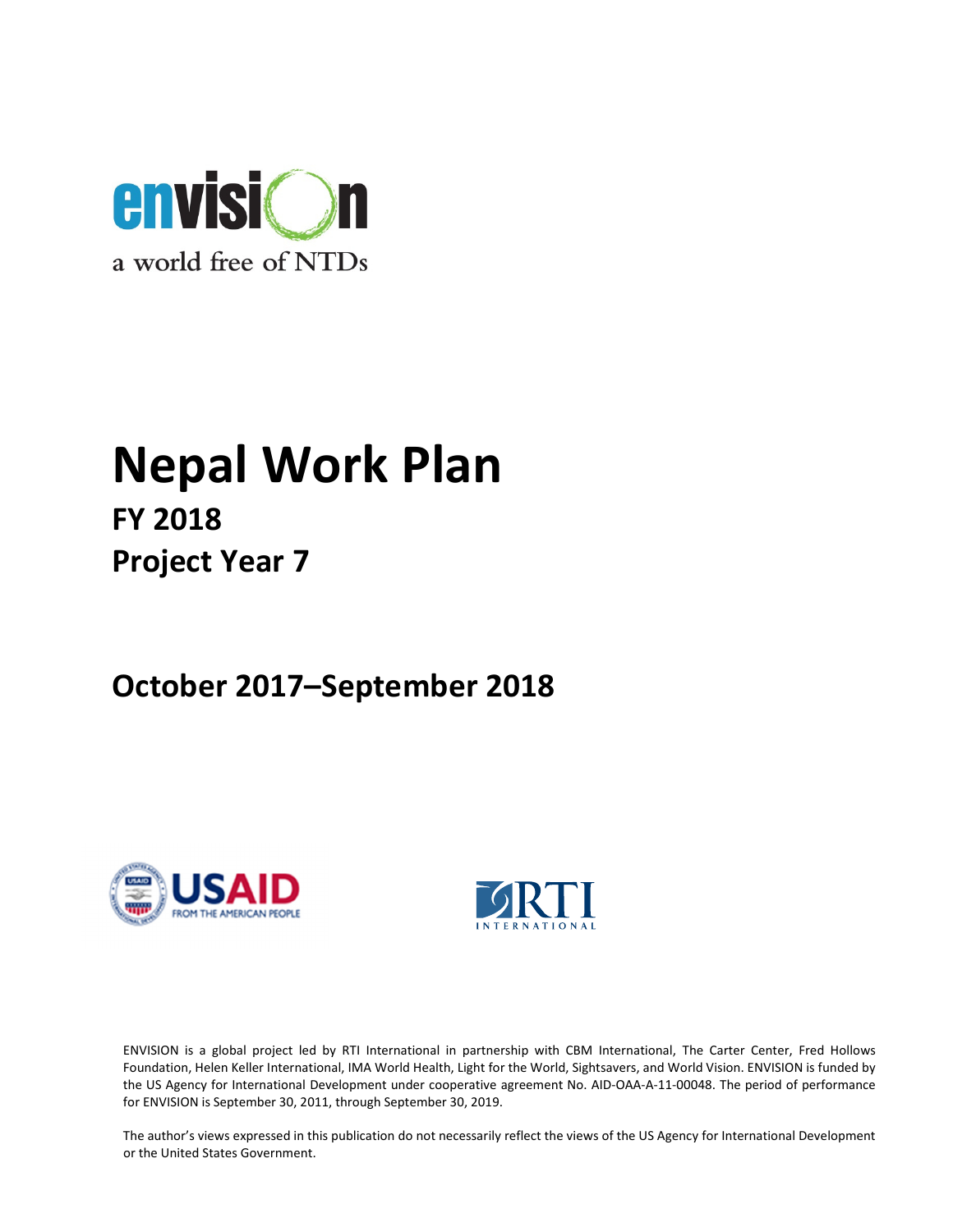# ENVISION Project Overview

The US Agency for International Development (USAID)'s ENVISION project (2011–2019) is designed to support the vision of the World Health Organization (WHO) and its member states by targeting the control and elimination of seven neglected tropical diseases (NTDs), including lymphatic filariasis (LF), onchocerciasis (OV), schistosomiasis (SCH), three soil-transmitted helminths (STH; roundworm, whipworm, and hookworm), and trachoma. ENVISION's goal is to strengthen NTD programming at global and country levels and support ministries of health (MOHs) to achieve their NTD control and elimination goals.

At the global level, ENVISION—in close coordination and collaboration with WHO, USAID, and other stakeholders—contributes to several technical areas in support of global NTD control and elimination goals, including the following:

- Drug and diagnostics procurement, where global donation programs are unavailable
- Capacity strengthening
- Management and implementation of ENVISION's Technical Assistance Facility (TAF)
- Disease mapping
- NTD policy and technical guideline development
- NTD monitoring and evaluation (M&E)

At the country level, ENVISION provides support to national NTD programs by providing strategic technical and financial assistance for a comprehensive package of NTD interventions, including the following:

- Strategic annual and multi-year planning
- Advocacy
- Social mobilization and health education
- Capacity strengthening
- Baseline disease mapping
- Preventive chemotherapy (PC) or mass drug administration (MDA)
- Drug and commodity supply management and procurement
- Program supervision

M&E, including disease-specific assessments (DSAs) and surveillance

In Nepal, ENVISION project activities are implemented by RTI.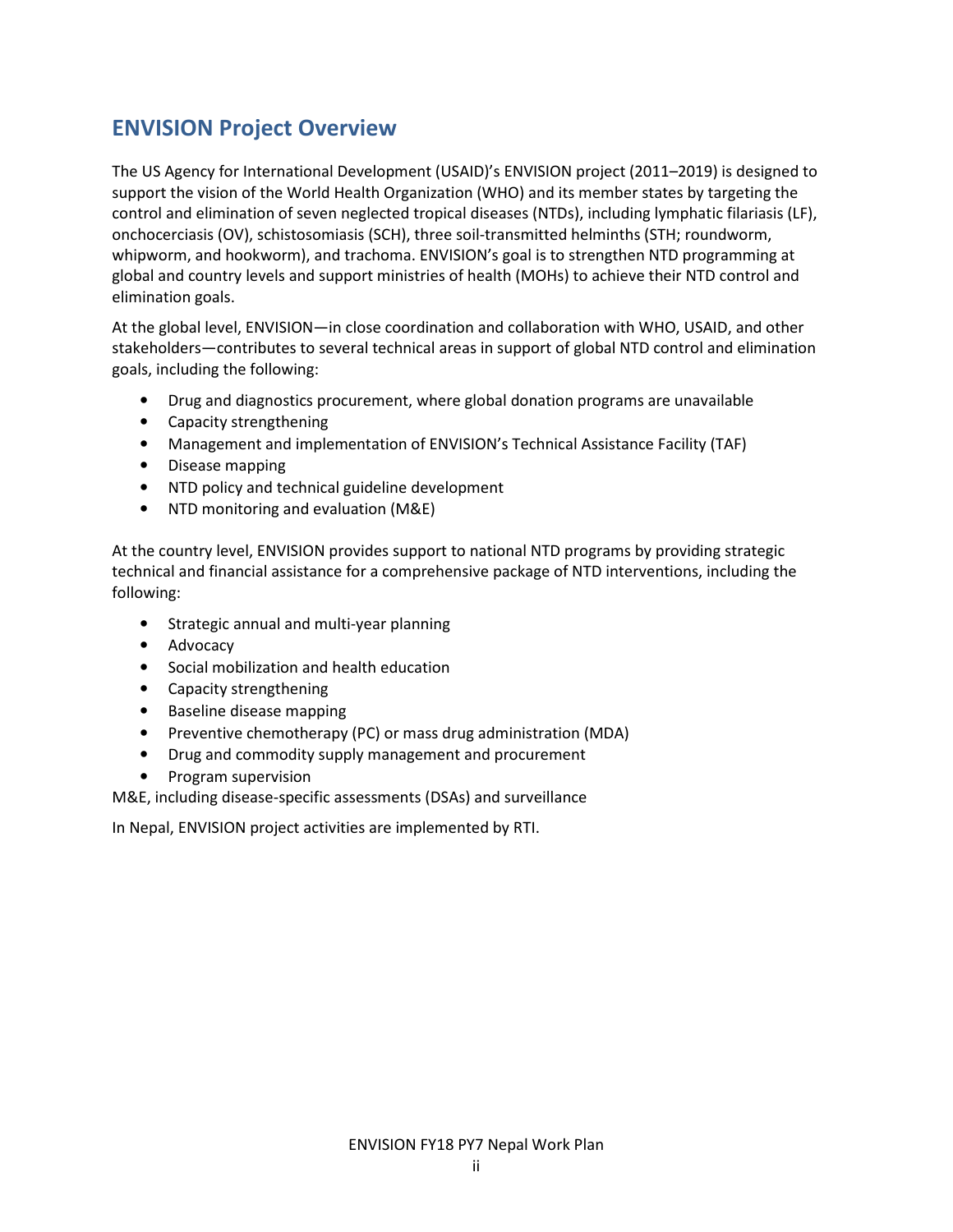# **TABLE OF CONTENTS**

| 1)                                                                                                                                                                                                                                                                                                                                                                                                                                                                                                                                                                       |
|--------------------------------------------------------------------------------------------------------------------------------------------------------------------------------------------------------------------------------------------------------------------------------------------------------------------------------------------------------------------------------------------------------------------------------------------------------------------------------------------------------------------------------------------------------------------------|
| a)                                                                                                                                                                                                                                                                                                                                                                                                                                                                                                                                                                       |
| b)                                                                                                                                                                                                                                                                                                                                                                                                                                                                                                                                                                       |
| 2)                                                                                                                                                                                                                                                                                                                                                                                                                                                                                                                                                                       |
| a)                                                                                                                                                                                                                                                                                                                                                                                                                                                                                                                                                                       |
| b)                                                                                                                                                                                                                                                                                                                                                                                                                                                                                                                                                                       |
| $\mathsf{C}$                                                                                                                                                                                                                                                                                                                                                                                                                                                                                                                                                             |
| 3)                                                                                                                                                                                                                                                                                                                                                                                                                                                                                                                                                                       |
|                                                                                                                                                                                                                                                                                                                                                                                                                                                                                                                                                                          |
| 1)                                                                                                                                                                                                                                                                                                                                                                                                                                                                                                                                                                       |
| a)                                                                                                                                                                                                                                                                                                                                                                                                                                                                                                                                                                       |
| b)                                                                                                                                                                                                                                                                                                                                                                                                                                                                                                                                                                       |
| 2)                                                                                                                                                                                                                                                                                                                                                                                                                                                                                                                                                                       |
| a)                                                                                                                                                                                                                                                                                                                                                                                                                                                                                                                                                                       |
| b)                                                                                                                                                                                                                                                                                                                                                                                                                                                                                                                                                                       |
| c)                                                                                                                                                                                                                                                                                                                                                                                                                                                                                                                                                                       |
| d)                                                                                                                                                                                                                                                                                                                                                                                                                                                                                                                                                                       |
| e)                                                                                                                                                                                                                                                                                                                                                                                                                                                                                                                                                                       |
| f)                                                                                                                                                                                                                                                                                                                                                                                                                                                                                                                                                                       |
| 26<br>g)<br>$\begin{minipage}{0.9\linewidth} Training \begin{minipage}{0.9\linewidth} \color{black} \textbf{main} \end{minipage} \begin{minipage}{0.9\linewidth} \color{black} \textbf{main} \end{minipage} \begin{minipage}{0.9\linewidth} \color{black} \textbf{main} \end{minipage} \begin{minipage}{0.9\linewidth} \color{black} \textbf{main} \end{minipage} \begin{minipage}{0.9\linewidth} \color{black} \textbf{main} \end{minipage} \begin{minipage}{0.9\linewidth} \color{black} \textbf{main} \end{minipage} \begin{minipage}{0.9\linewidth} \color{black} \$ |
| h)                                                                                                                                                                                                                                                                                                                                                                                                                                                                                                                                                                       |
| i)                                                                                                                                                                                                                                                                                                                                                                                                                                                                                                                                                                       |
| j)                                                                                                                                                                                                                                                                                                                                                                                                                                                                                                                                                                       |
| k)                                                                                                                                                                                                                                                                                                                                                                                                                                                                                                                                                                       |
|                                                                                                                                                                                                                                                                                                                                                                                                                                                                                                                                                                          |
|                                                                                                                                                                                                                                                                                                                                                                                                                                                                                                                                                                          |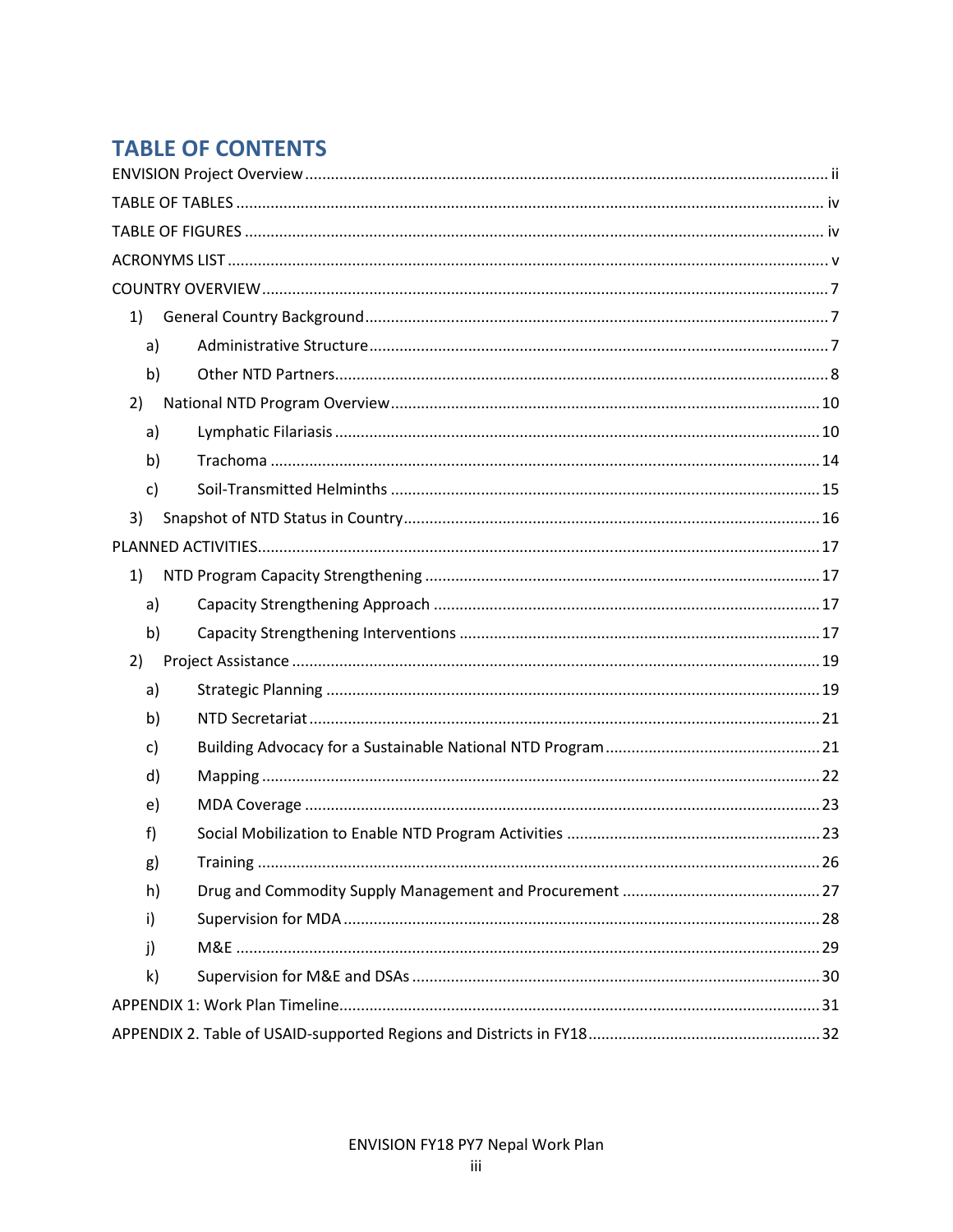# TABLE OF TABLES

| Table 1: Non-ENVISION NTD partners working in country, donor support, and summarized activities 9     |
|-------------------------------------------------------------------------------------------------------|
| Table 2: Snapshot of the expected status of the NTD program in Nepal as of September 30, 201716       |
|                                                                                                       |
|                                                                                                       |
| Table 5: Social mobilization/communication activities and materials checklist for NTD work planning25 |
|                                                                                                       |

# TABLE OF FIGURES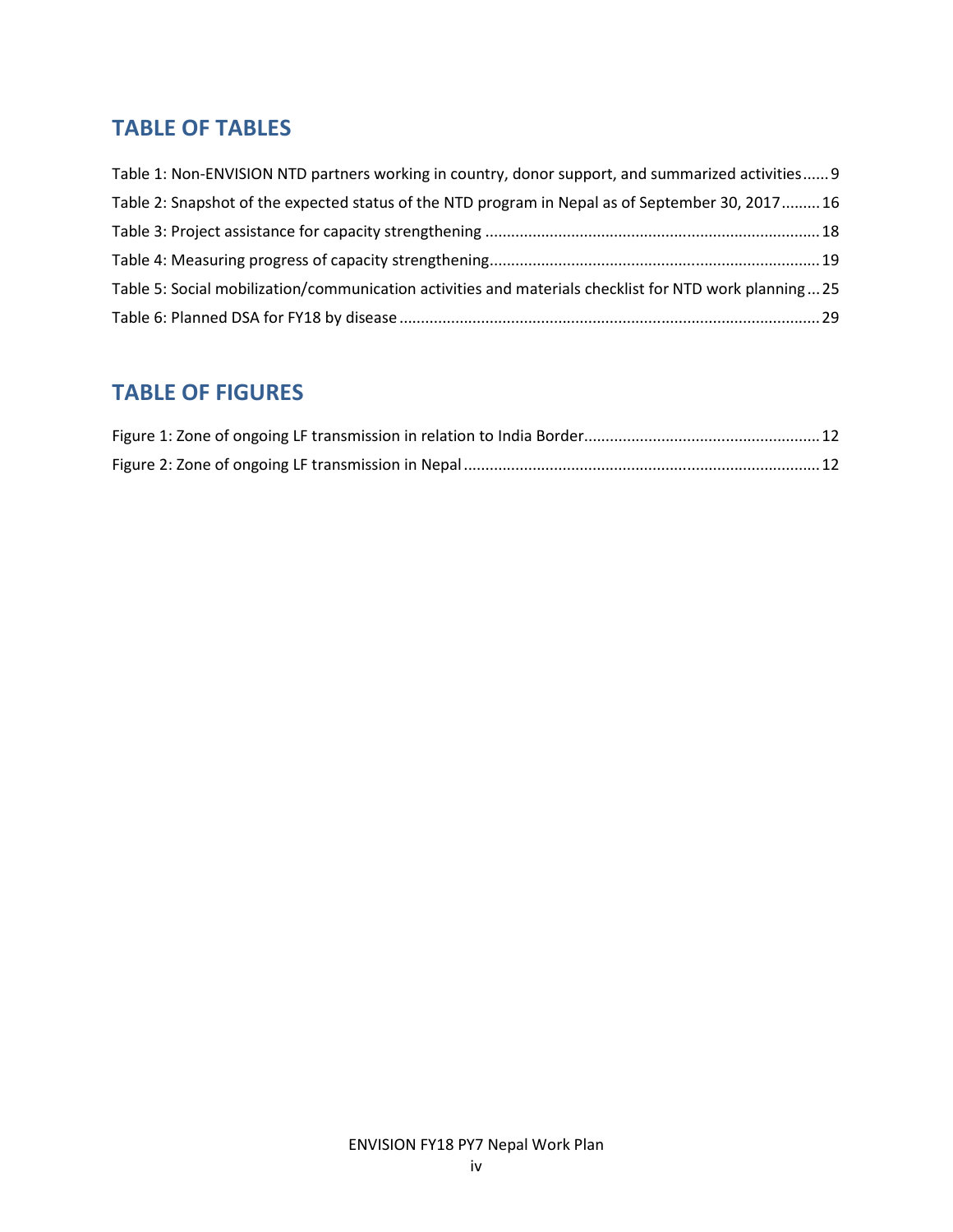# ACRONYMS LIST

| ALB          | Albendazole                                                       |
|--------------|-------------------------------------------------------------------|
| <b>ASTMH</b> | American Society of Tropical Medicine and Hygiene                 |
| <b>CDC</b>   | US Centers for Disease Control and Prevention                     |
| <b>CDD</b>   | <b>Community Drug Distributors</b>                                |
| <b>CHD</b>   | <b>Child Health Division</b>                                      |
| <b>CNTD</b>  | <b>Center for Neglected Tropical Diseases</b>                     |
| <b>DPHO</b>  | District/Public Health Office                                     |
| <b>DEC</b>   | Diethylcarbamazine Citrate                                        |
| DEO          | <b>District Education Office</b>                                  |
| DoE          | Department of Education                                           |
| <b>DQA</b>   | Data Quality Assessment                                           |
| <b>DSA</b>   | Disease-Specific Assessment                                       |
| <b>DWSS</b>  | Department of Water and Sanitation Services                       |
| <b>EDCD</b>  | <b>Epidemiology and Disease Control Division</b>                  |
| EU           | <b>Evaluation Unit</b>                                            |
| <b>FCHV</b>  | Female Community Health Volunteers                                |
| <b>FOG</b>   | <b>Fixed Obligation Grant</b>                                     |
| <b>FTS</b>   | <b>Filariasis Test Strips</b>                                     |
| FY           | <b>Fiscal Year</b>                                                |
| GoN          | <b>Government of Nepal</b>                                        |
| <b>GTMP</b>  | <b>Global Trachoma Mapping Project</b>                            |
| <b>ICT</b>   | Immunochromatographic test                                        |
| IEC          | Information, Education, and Communication                         |
| IU           | <b>Implementation Unit</b>                                        |
| <b>JRSM</b>  | Joint request for selected medicines                              |
| LF           | Lymphatic Filariasis                                              |
| M&E          | Monitoring and Evaluation                                         |
| <b>MDA</b>   | <b>Mass Drug Administration</b>                                   |
| <b>MMDP</b>  | Morbidity Management and Disability Prevention                    |
| MoE          | Ministry of Education                                             |
| MoH          | Ministry of Health and Population                                 |
| NHSP3        | National Health Sector Programme III                              |
| NGO          | Nongovernmental Organization                                      |
| NNJS         | Nepal Netra Jyoti Sangh                                           |
| <b>NTD</b>   | <b>Neglected Tropical Disease</b>                                 |
| <b>NTP</b>   | National Trachoma Program                                         |
| PC           | Preventive Chemotherapy                                           |
| <b>PPICD</b> | Policy, Planning, and International Cooperation Division          |
| <b>PSAC</b>  | Pre-School-Aged Children                                          |
| Q            | Quarter                                                           |
| <b>RPRG</b>  | Regional Programme Review Group                                   |
| SAC          | School-Aged Children                                              |
| SAE          | <b>Serious Adverse Events</b>                                     |
| <b>SAFE</b>  | Surgery-Antibiotics-Facial cleanliness-Environmental improvements |
| SEARO        | South-East Asia Region                                            |
|              |                                                                   |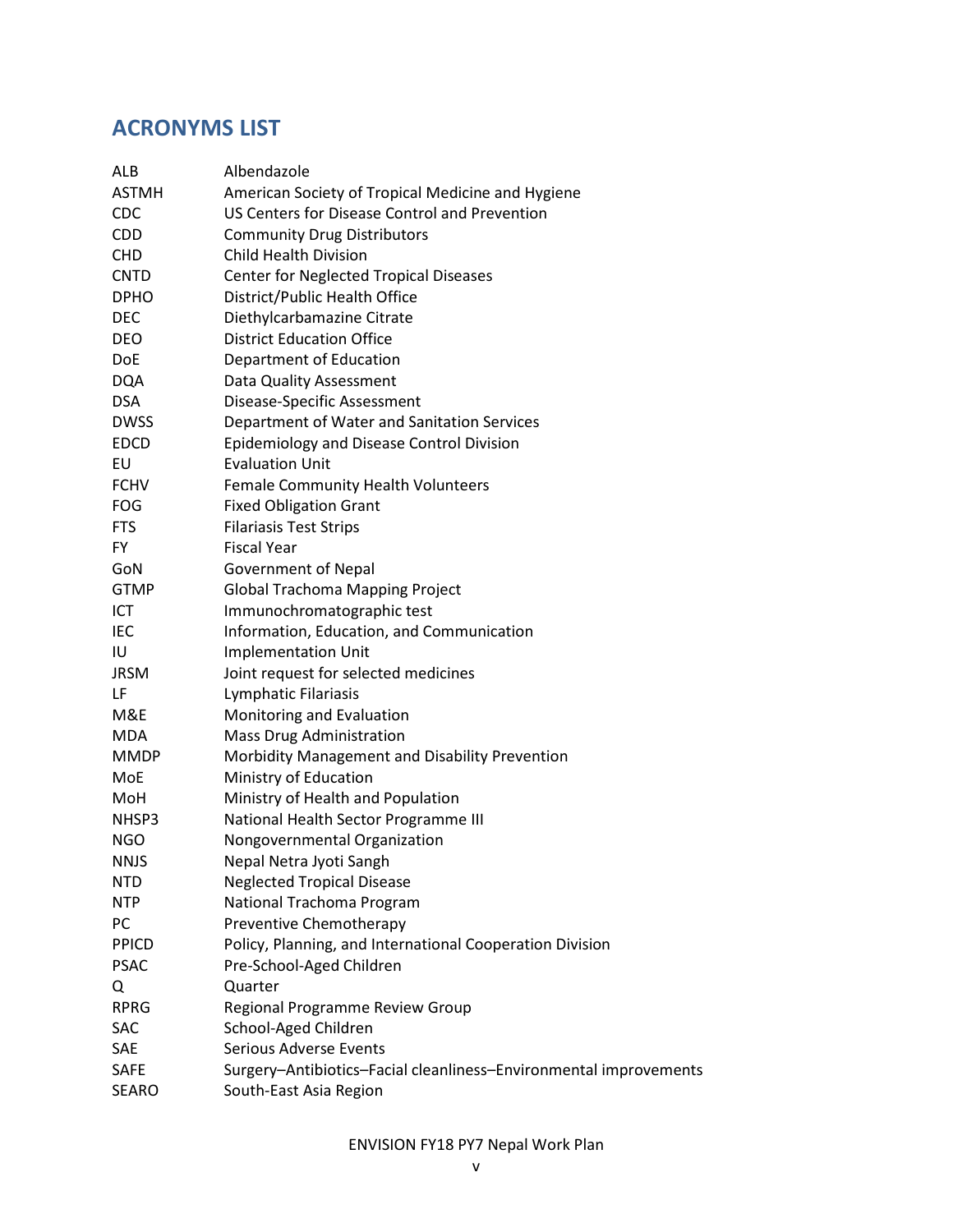| <b>STH</b>    | Soil-Transmitted Helminths                         |
|---------------|----------------------------------------------------|
| <b>TAS</b>    | <b>Transmission Assessment Survey</b>              |
| <b>TF</b>     | <b>Trachomatous Follicles</b>                      |
| <b>ToT</b>    | <b>Training of Trainers</b>                        |
| <b>TSS</b>    | Trachoma Surveillance Survey                       |
| TT            | Trachomatous Trichiasis                            |
| <b>TWG</b>    | <b>Technical Working Group</b>                     |
| <b>USAID</b>  | United States Agency for International Development |
| <b>VBDRTC</b> | Vector Borne Disease Research Training Center      |
| <b>VDC</b>    | Village Development Committee                      |
| <b>WASH</b>   | Water, Sanitation, and Hygiene                     |
| <b>WHO</b>    | World Health Organization                          |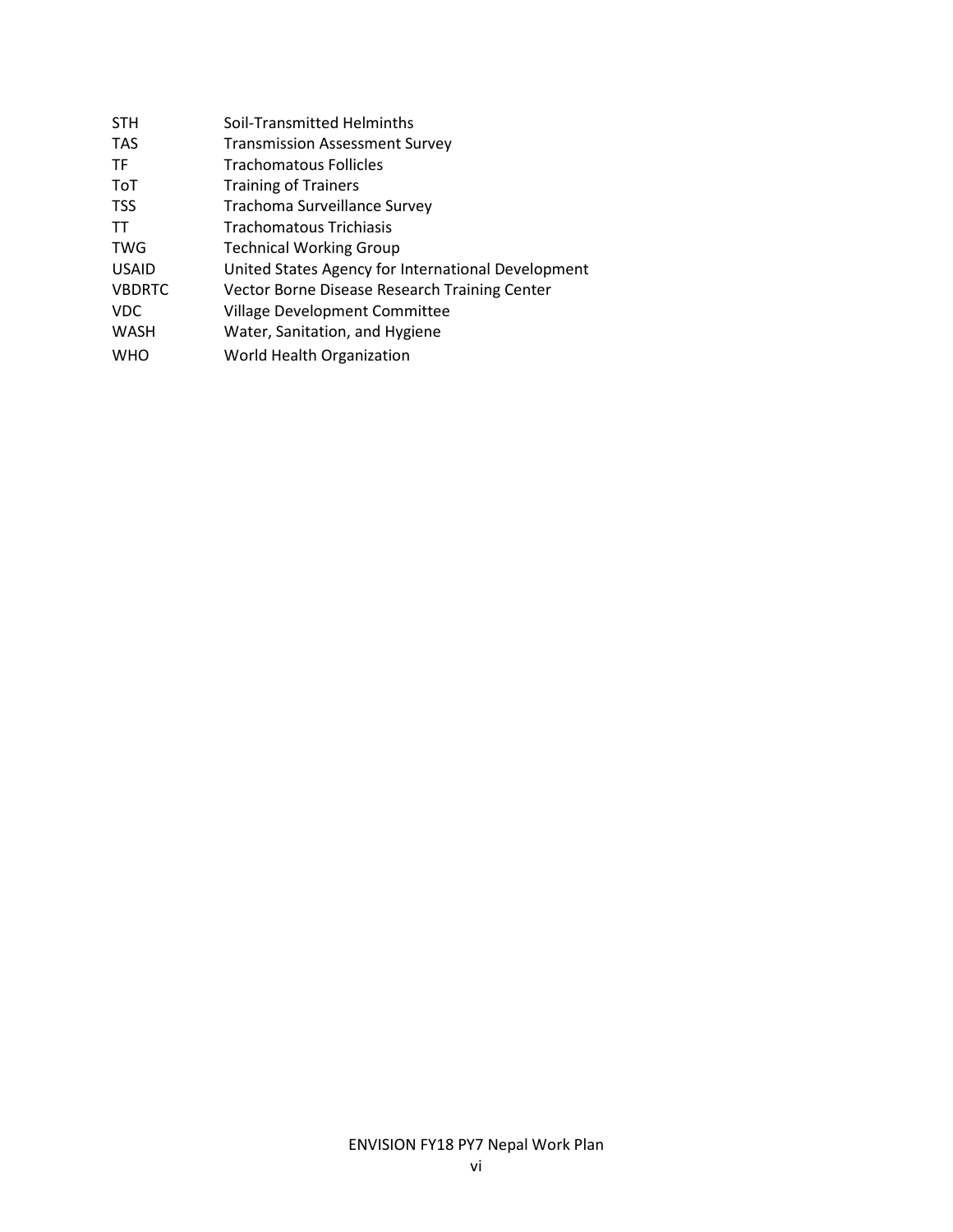# COUNTRY OVERVIEW

# 1) General Country Background

# a) Administrative Structure

Nepal, bordering India on three sides and China on the fourth, has 75 districts, divided into five development regions. Districts are further divided into municipalities or village development committees (VDCs), depending on population and infrastructure. Both municipalities and VDCs are further divided into wards, the lowest administrative level. Each district has local health, education, and other offices, which are responsible for implementing government programs. In smaller districts, district hospitals and public health offices are integrated into district health offices; larger districts have separate public health offices. The neglected tropical disease (NTD) control program is housed within public health offices. (For convenience, throughout the work plan, these district/public health offices will both be abbreviated DPHO.) Below the DPHOs are between 9 and 11 reporting units (sub-districtlevel health facilities), and under each reporting unit health facility there are between five and seven village-level health facilities. Female community health volunteers (FCHVs) report to village-level health facilities and are the main cadre that conduct public health campaigns at the community and household levels. Every district has a District Education Office (DEO) and 20–25 resource centers in its catchment area. Resource persons manage the resource centers and mobilize and coordinate government activities. In addition, each school has a school health teacher who is responsible for health activities, including the school health program. Under the school health program, school health teachers coordinate with local health facilities for deworming school-aged children (SAC).

# New Federal Governance Structure

In March 2017, the Government of Nepal (GON) began to implement a new federal structure of governance, which was proposed in the 2015 constitution. Under this new structure, Nepal will have seven provinces and remain with 75 districts. The districts are further divided into 744 local levels, consisting of 4 metropolitan cities, 13 sub-metropolises, 246 municipalities, and 481 village municipalities (gaunpalikas) depending on population and infrastructure. Both urban municipalities and rural municipalities are further divided into wards, which are the lowest level of administration in the country. Under this new structure, DPHOs and DEOs may no longer be used; instead, their functions are expected to be executed by local bodies and coordinated by district coordination committees under provincial and central government. Under the federal structure, organizational change will take place, creating federal ministries of health and population in each province, and will require the management of changes in administrative structure including staff, office set up, logistics, and equipment. RTI will continue to work closely with the GoN to ensure the programs are best supported, which may include increased interaction with the governments of endemic lymphatic filariasis provinces, municipalities, and urban and rural municipalities.

Nepal is endemic for three of the targeted NTDs for which preventive chemotherapy (PC) is available: lymphatic filariasis (LF), trachoma, and soil-transmitted helminths (STH). The GoN initiated LF elimination activities in 2003 and the STH control program for SAC (grades 1–5) in 2008. Later, the program expanded to cover school children in grades 1–10 in FY09. The trachoma elimination program commenced in 2002 implemented by a Nepali nongovernmental organization (NGO), Nepal Netra Jyoti Sangh (NNJS), through the National Trachoma Program (NTP). In 2010, the GoN approved the "Plan of Action for Neglected Diseases in Nepal: An Integrated National Control Program (2010–2014)." This

#### ENVISION FY18 PY7 Nepal Work Plan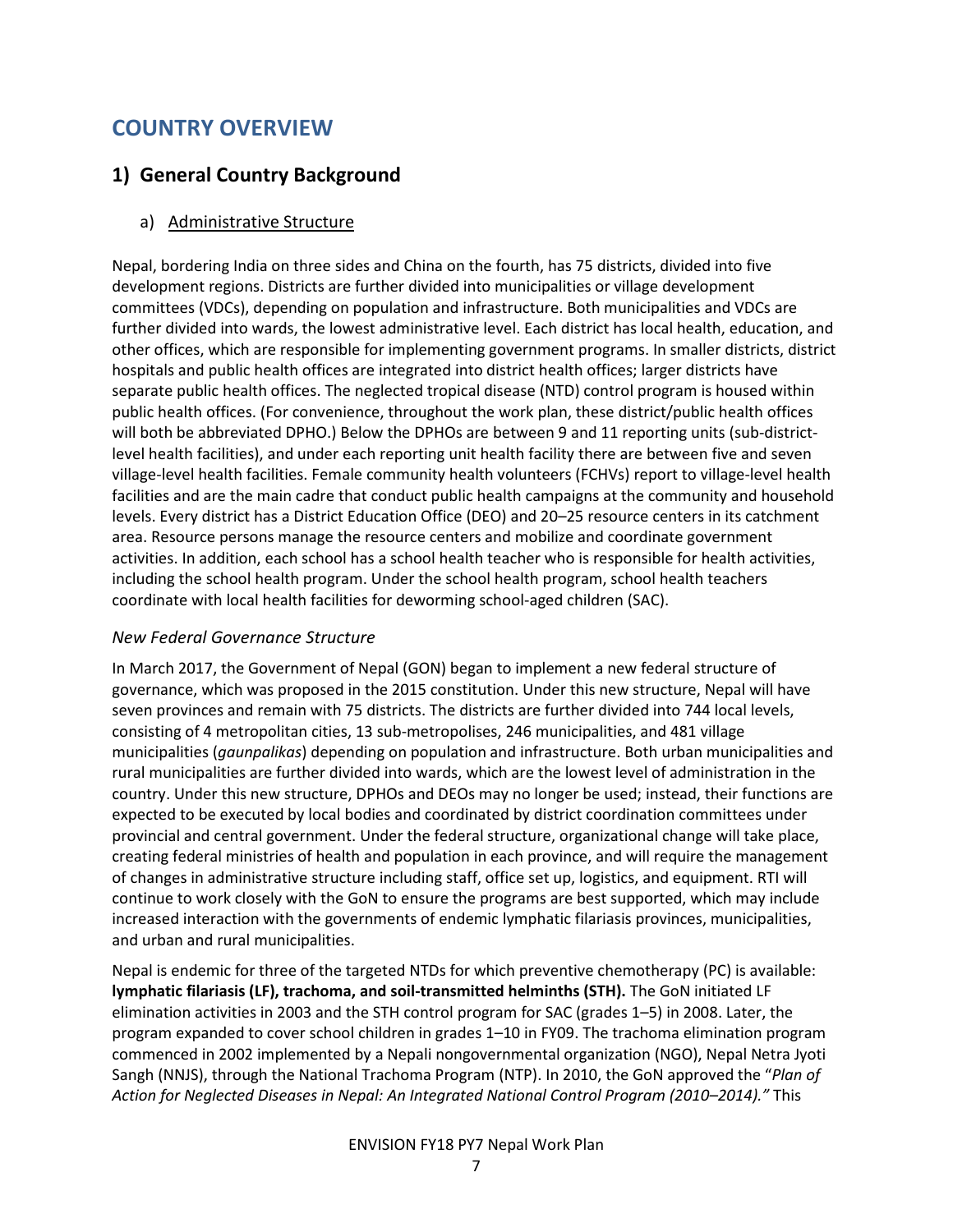document focuses on the joint efforts of the Ministry of Health (MoH) and the Ministry of Education (MoE) to control and eliminate PC-NTDs. Subsequently, the GoN developed "National Guidelines and Tentative Plan of Action for the Elimination of Lymphatic Filariasis in Nepal (2016–2020)" and is preparing a new plan of action for 2016–2030 with an integrated work plan for NTDs.

The GoN plays a crucial role in the nation's NTD program. In addition to the technical leadership of the MoH, the GoN provides financial support for the implementation of mass drug administration (MDA) for the elimination of LF and the control of STH. This includes the purchase of diethylcarbamazine citrate (DEC) used during LF MDA and funding for community-based LF MDA in more than half of the country's districts. The MoH and MoE provide joint funding for school-based STH MDA in all 75 districts. The MoH provides technical oversight of the trachoma program. The MoH also funds trachomatous trichiasis (TT) surgeries. The Department of Water, Sanitation and Sewerage (DWSS) provides funds to improve water and sanitation systems and contributes to the environmental improvement activities that form part of the trachoma and STH programs.

#### b) Other NTD Partners

The Nepal NTD control program is supported by two collaborating partners in addition to ENVISION (Table 1). The World Health Organization (WHO) provides technical advice, coordinates drug donations through the Joint Request for Selected Medicines (JRSM) form, and provides funds for LF morbidity management. The Center for Neglected Tropical Diseases (CNTD), at the Liverpool School of Tropical Medicine, provides funding to the MoH for social mobilization during LF MDA and for LF morbidity management, particularly for morbidity mapping and hydrocele surgeries. In FY16, morbidity mapping was conducted in two districts (Kanchanpur and Dhading). Preliminary results indicated 3,800 cases (3,000 hydrocele, 800 lymphedema) in Kanchanpur and 2,200 cases (1,400 hydrocele, 800 lymphedema) in Dhading. By end of FY16, total 3,165 cases of hydrocele surgery were conducted. In FY17, morbidity mapping and management is completed as planned in two districts (Okhaldhunga and Saptari). By the end of quarter (Q) 1 of FY17, DATA not yet available hydrocele surgeries had been conducted. The Epidemiology and Disease Control Division (EDCD) provides counseling, information, and orientation for self-care to persons living with lymphedema in areas where the Morbidity Management and Disability Prevention (MMDP) project is being implemented. The donated self-care kit includes a bucket, a towel, soap, mug, and antiseptic cream. Funding for these activities is provided by GoN in its health budget and by CNTD.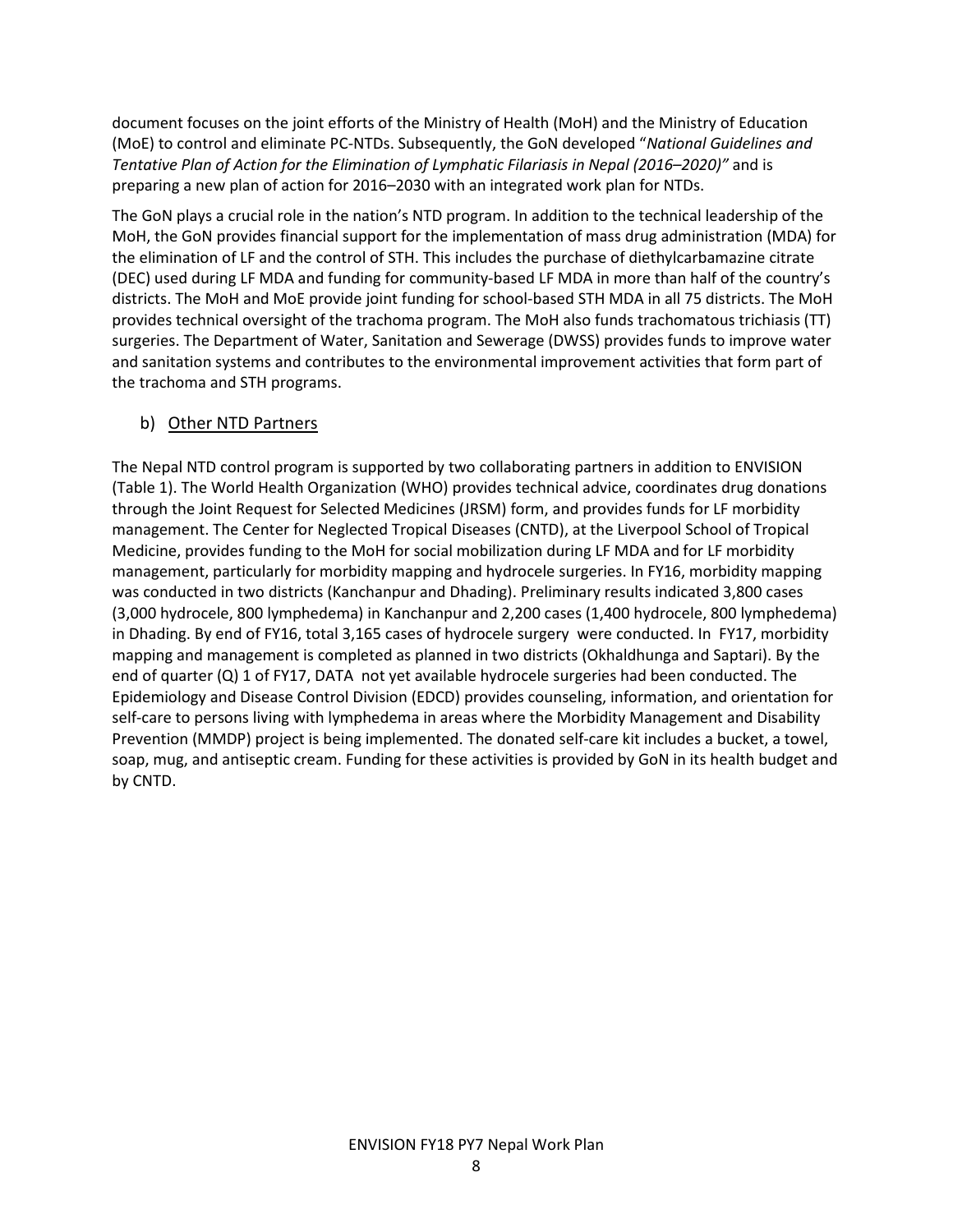# Table 1: Non-ENVISION NTD partners working in country, donor support, and summarized activities

| <b>Partner</b>                                                                           | <b>Location</b><br>(Regions/States)    | <b>Activities</b>                                                                                                                                                                                                                                                                                                                                                                                                                                                                                                                             | <b>Other donors</b><br>supporting these<br>partners/<br>activities |
|------------------------------------------------------------------------------------------|----------------------------------------|-----------------------------------------------------------------------------------------------------------------------------------------------------------------------------------------------------------------------------------------------------------------------------------------------------------------------------------------------------------------------------------------------------------------------------------------------------------------------------------------------------------------------------------------------|--------------------------------------------------------------------|
| MoH                                                                                      | Central level/all endemic<br>areas     | Providing overall program leadership and<br>$\bullet$<br>national-level coordination among partners<br>Developing national strategy and plan of<br>$\bullet$<br>action for NTDs<br>Conducting pre-school and school-based STH<br>٠<br>deworming activities<br>Procuring DEC for LF MDA<br>$\bullet$<br>Supporting meeting/training costs<br>$\bullet$<br>Providing program implementation,<br>$\bullet$<br>monitoring and supervision of district-level<br>activities<br>Managing/coordinating surveillance and<br>٠<br>survey                | <b>WHO Nepal</b><br>Country Office                                 |
| <b>WHO Country</b><br>Office                                                             | Central level/all endemic<br>districts | Providing technical assistance<br>$\bullet$<br>Coordinating drug and diagnostic donations<br>$\bullet$<br>and shipment<br>Monitoring and supervising LF MDA activities<br>$\bullet$                                                                                                                                                                                                                                                                                                                                                           |                                                                    |
| RTI/Health for Life                                                                      | Central and district level             | Strengthening the MoH's capacity to plan,<br>$\bullet$<br>manage, and deliver high-quality family<br>planning and maternal, newborn, and child<br>health (FP/MNCH) services<br>Addressing local health systems governance<br>$\bullet$<br>Supporting use of data for decision making and<br>evidence-based policy development<br>Managing human resources, quality<br>$\bullet$<br>improvement systems, and knowledge and<br>behavior change<br>Providing district level health system<br>$\bullet$<br>strengthening and technical assistance |                                                                    |
| CNTD                                                                                     | Central/district level                 | Mapping LF morbidity<br>٠<br>$\bullet$<br>Managing morbidity<br>Conducting social mobilization and advocacy<br>٠                                                                                                                                                                                                                                                                                                                                                                                                                              | UK Department for<br>International<br>Development                  |
| Integrated<br><b>Nutrition Program</b><br>(Good Nutrition<br>SUAHARA-II)                 | Central level/40 districts             | Sanitation and hygiene related-activities in 40<br>USAID-funded SUAHARA districts with a goal of<br>declaring these districts open defecation free                                                                                                                                                                                                                                                                                                                                                                                            |                                                                    |
| Social<br>Empowerment and<br><b>Building</b><br>Accessibility<br>Centre (SEBAC)<br>Nepal | District level/6 districts             | Funding for water system construction, toilet<br>construction, and hygiene and sanitation in Kailali,<br>Kanchanpur, Darchula, Achham, Dolakha, and<br>Sindhupalchowk districts                                                                                                                                                                                                                                                                                                                                                               |                                                                    |

# ENVISION FY18 PY7 Nepal Work Plan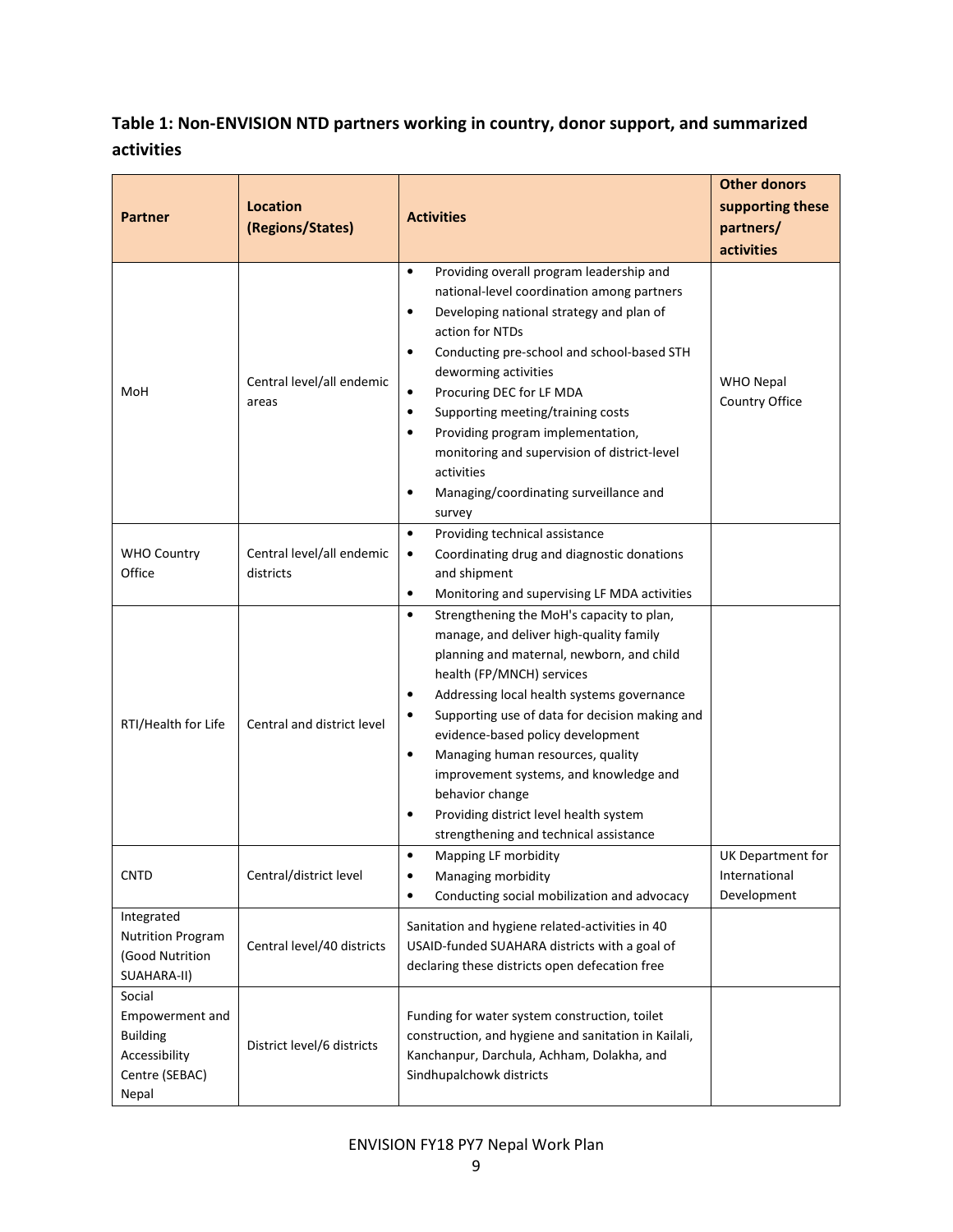# 2) National NTD Program Overview

Nepal's NTD program is coordinated at the national level through the Policy, Planning, and International Cooperation Division (PPICD). The chief of PPICD acts as the NTD Coordinator, in addition to his other duties. The NTD Secretariat is housed in the PPICD and provides assistance to the NTD Coordinator in assuring coordination and reporting among the divisions and partners managing the disease programs.

The GoN has established the NTD Technical Working Group (TWG), which coordinates implementation and monitoring of MDA, surveys, and other activities. The TWG develops strategies for specific technical challenges, such as improving coverage in urban areas. While coordination takes place at these higher levels, each disease program is housed in a separate MoH division (or NGO, in the case of trachoma), and thus each disease program is implemented separately.

To this end, it is important to note that implementation of MDA is coordinated but not integrated in Nepal. In districts co-endemic for LF and STH, one round of MDA is conducted by the EDCD, and a second round is carried out by the Child Health Division (CHD). In districts where only STH is endemic or where LF treatment has stopped, the CHD coordinates school-based MDA.

#### a) Lymphatic Filariasis

US Agency for International Development (USAID) support for Nepal's NTD programs commenced in 2009 under the NTD Control Program and continues under the ENVISION project. Support for the LF program includes funding for annual MDA in selected districts; printing and delivery of information, education, and communication (IEC) materials, training manuals; and reporting forms for all LF MDA districts. Other activities include LF sentinel and spot check site surveys, post-MDA coverage surveys, transmission assessment surveys (TAS), and technical assistance to develop the NTD plan of action, monitoring and evaluation (M&E) plan and national LF guidelines. Since 2011, USAID has provided support for LF/STH MDA in 56 districts, pre-TAS in 61 districts, TAS in 38 districts, re-mapping in 3 districts, and baseline surveys in 10 districts. USAID funding through ENVISION/RTI has supported planning and review meetings, training for FCHVs before MDA, and training orientation to GoN officials and NGO personnel on TAS. The national LF program is housed in the MoH's EDCD.

Nepal is more than halfway to achieving its elimination goal. Nepal is expecting all LF endemic districts to stop MDA by 2019. By the end of FY17, of the 61 districts endemic for LF, 37 are expected to have stopped MDA if 6 districts pass TAS1 planned for September 2017. The NTD plan of action clearly outlines strategies and plans to eliminate LF as a public health problem by 2020, through MDA with albendazole (ALB) and DEC on an annual basis for six years.

Nepal is endemic for LF in 61 districts. Mapping was conducted with a combination of immunochromatographic test (ICT) cards, night blood surveys of microfilaremia, and clinical cases. Initially, 14 districts were not mapped, based on their high altitude and low vector abundance. In 2012, two mountainous districts that border LF-endemic districts, Gulmi and Khotang, were mapped using the original WHO mapping protocol and ICT cards as the diagnostic. Results confirmed that these two districts were not endemic with LF. Similarly, in 2012 Darchula was re-mapped and results showed 1.3% prevalence, which is above the treatment threshold and triggered commencement of MDA. The remaining 12 districts, Taplejung, Sankhuwasabha, Solukhumbu, Dolakha, Rasuwa, Manang, Mustang, Dolpa, Mugu, Jumla, Humla, and Kalikot, have not been mapped on assumption that given their mountainous geography, they are unlikely to be endemic. Recently reported cases of malaria and dengue in some of these districts have led to concerns about the potential for LF transmission, and RTI will be following up with EDCD to gather additional data in FY18.

#### ENVISION FY18 PY7 Nepal Work Plan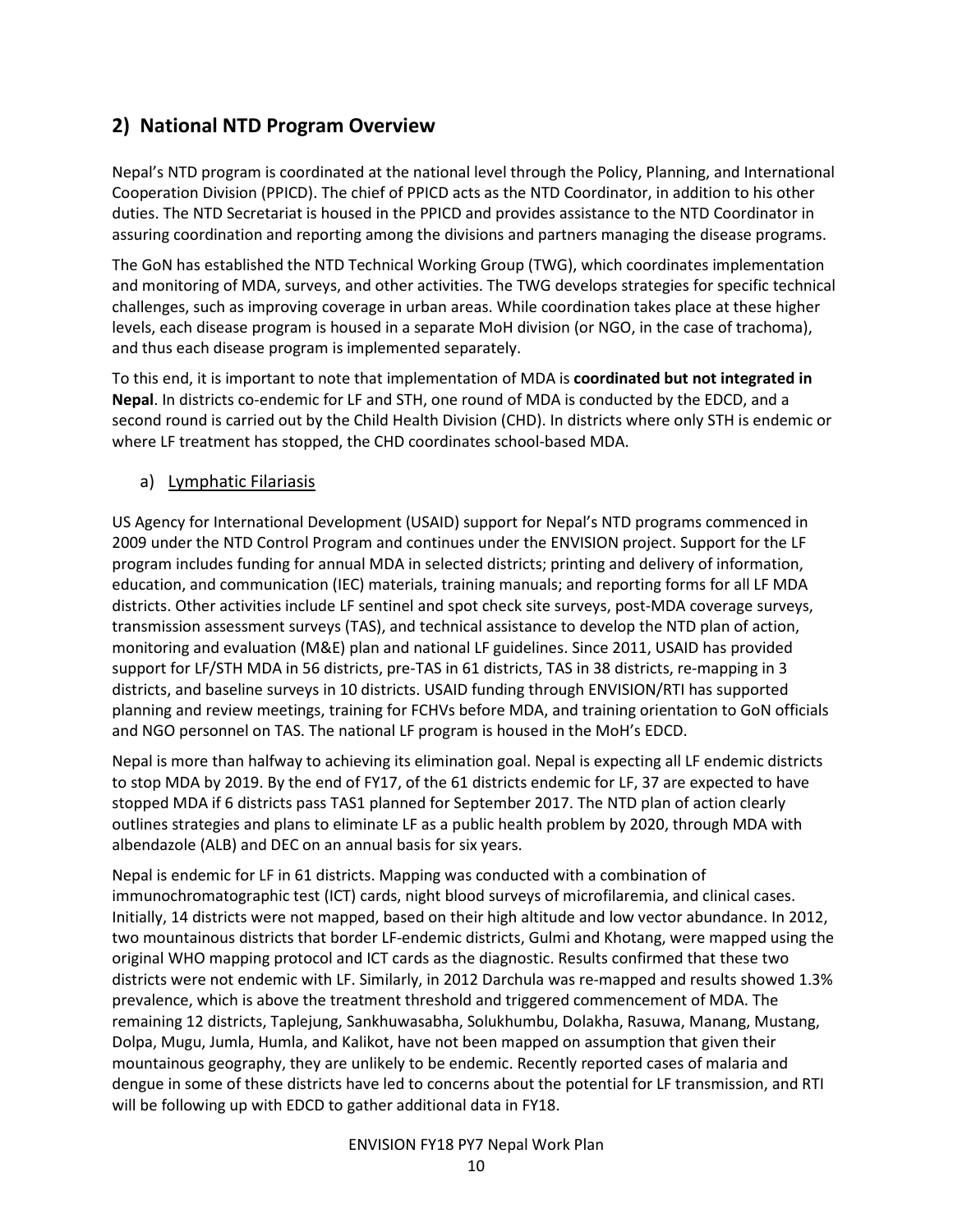In FY18, EDCD is planning to treat 31 districts (11 with ENVISION funding) and conduct (re) pre-TAS in 10 districts and TAS1 in 14 districts. ENVISION funding and technical assistance will be requested for some of the MDA districts and all of the surveys.

### MDA

In FY18, 5 of the districts receiving LF MDA (Terhathum, Sunsari, Lalitpur–rural, Surkhet, and Jajarkot) will have completed their sixth round of MDA. A sixth, Myagdi, completed seven rounds of MDA in 2017 and all will undertake TAS1 in August–September 2017. If the 6 districts pass the TAS, they will not require MDA in FY18, and only 24 districts will be targeted for treatment. The outcome of the results of the surveys for the 6 will not affect the number of the districts to be supported by ENVISION for FY18 MDA. Until the TAS is conducted and results shared, EDCD has requested that ENVISION plan to fund MDA in 11 (Darchula, Baitadi, Bajhang, Dadeldhura, Doti, Bajura, Accham, Kanchanpur, Kailai, Bardiya, Banke) of the 30 districts. The South-East Asia Region (SEARO) Regional Programme Review Group (RPRG) during its June 2017 meeting recommended two more rounds of enhanced MDA to interrupt the ongoing transmission in Bara District. The RPRG concluded that Bara is at considerable risk of ongoing transmission: it passed TAS1 by a very thin margin (20 positive children against critical cut off value of 20) and went on to fail TAS2 in 2016.

As noted in previous work plans and semi-annual reports, low MDA coverage in some urban areas is a particular challenge. To address this, in FY15 the MoH adopted a separate strategy for urban MDA. This approach includes a special advocacy campaign that targets private health facility staff, professional bodies, schools, local clubs of ethnic minorities, municipality staff, and media persons, and includes independent in-process monitoring. Alongside this, the MoH established additional booths for drug administration in public places, such as in hospitals (public and private), schools, and local community clubs. The MOH also moved to use health workers, rather than FCHVs, to carry out house-to-house visits for drug administration. The health workers provided drinking water for swallowing the medicine as well as the medicine itself. This approach continued in FY17 and reported coverage increased. However, preliminary findings from monitoring and supervisory visits conducted during the 2017 MDA continue to identify rumors and fear of side effects that are the main reasons for refusal of treatment in some areas. In FY18, ENVISION and EDCD will continue to implement tailored sensitization and social mobilization activities to address these continuing challenges. In addition, EDCD will prioritize the development of strategies to address the recent increase in pre-TAS failures.

#### Zone of ongoing transmission along the Indian border

In FY16 5 districts (Kapilvastu, Bhojpur, Udayapur, Banke, and Dang) and in FY17 9 districts (Panchthar, Ilam, Jhapa, Morang, Dhankuta, Lamjung, Parbat, Baglung, and Bardiya) failed pre-TAS after between five and eight rounds of MDA. Among these, Kapilvastu also failed pre-TAS in 2013. In addition, in FY16, ENVISION supported TAS2 in 15 districts, of which only Bara failed.

There is a zone of persistent transmission along the Indian border. The districts of Bardiya, Banke, Dang, Kapilvastu, Bara, Morang, Jhapa, and Ilam border India's states of Uttar Pradesh and Bihar (Figures 1 and 2).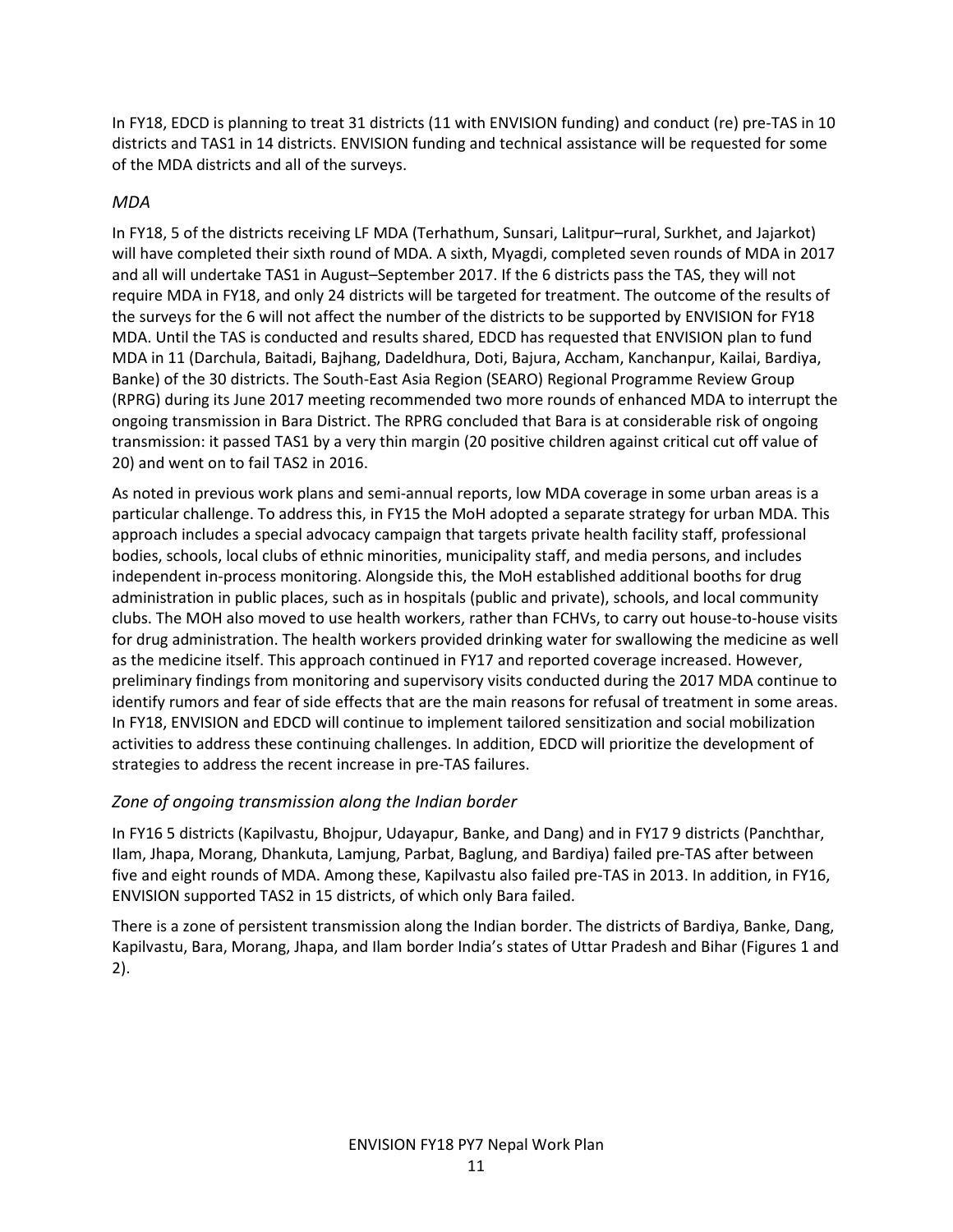

Figure 1: Zone of ongoing LF transmission in relation to India Border

Culled from: https://ig.ft.com/special-reports/elephantiasis/

Figure 2: Zone of ongoing LF transmission in Nepal



Culled from: http://demrepubnepal.blogspot.com/2014/10/5-states-75-districts.html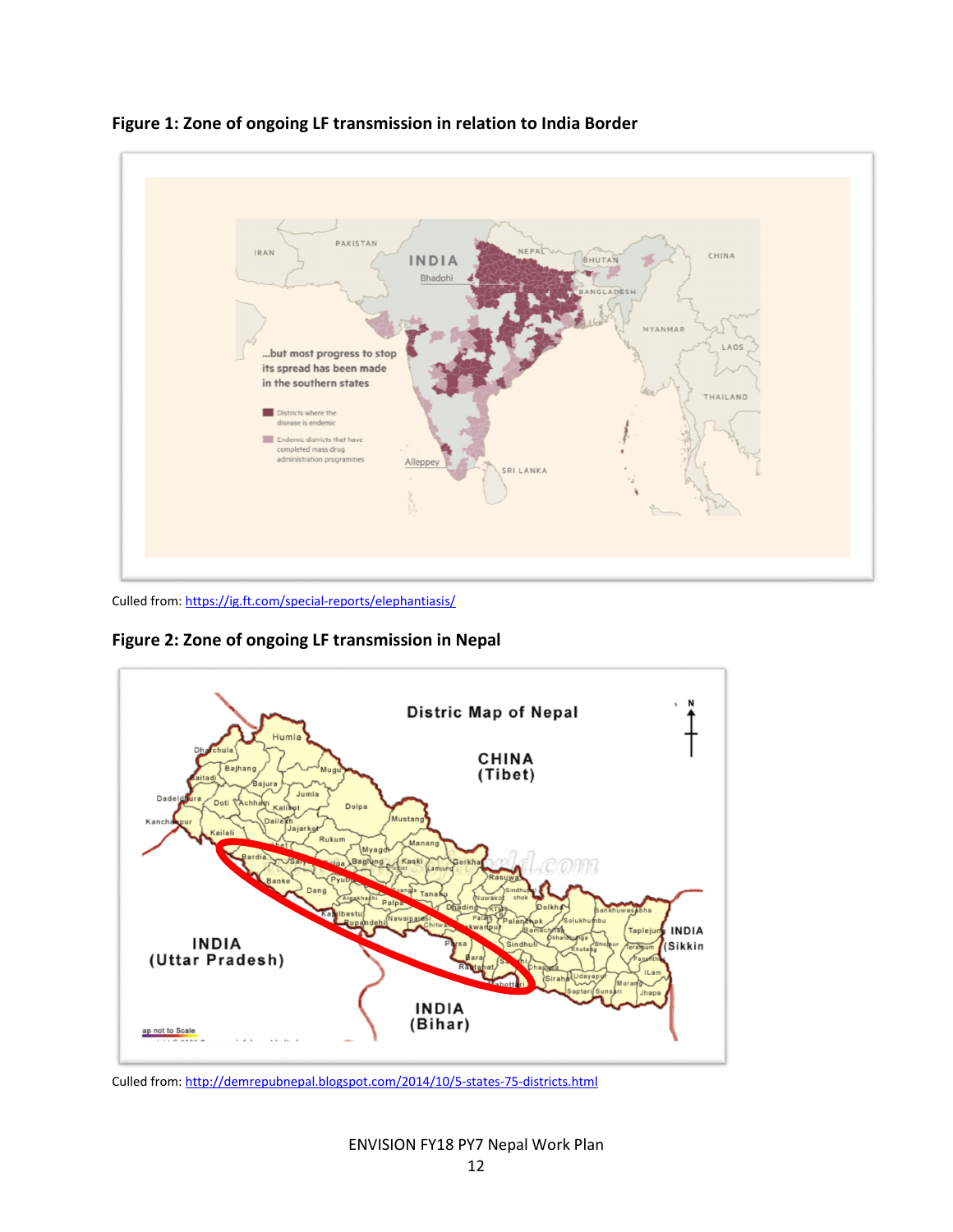At a recent SEARO RPRG and program managers meeting, a side meeting of LF experts (US Agency for International Development [USAID], RTI headquarters and Nepal office, WHO, and RPRG members) discussed compliance, pre-TAS, and the TAS failure challenges in Nepal. Key recommendations for the national NTD program included the following:

- 1. Implement micro-planning in districts that failed pre-TAS or TAS to target resources more effectively. Use the supervisor's coverage tool in all MDAs to identify underperforming areas. Engage social scientists to analyze and develop new strategies to improve compliance.
- 2. Seek assistance from the Nepal pharmacovigilance team to help develop a plan to respond to adverse events and related rumors.
- 3. Implement two more rounds of enhanced MDA in Bara District (failed TAS2), including robust social mobilization, to interrupt the ongoing transmission. Bara should segment the evaluation unit (EU) into areas of differing risk and implement mini-TAS to determine where re-MDA is needed.
- 4. Prepare districts for (re) pre-TAS with filariasis test strips (FTS). Districts that have differing levels of risk within them, such as Banke, should split their implementation unit (IU) into two or more EUs to implement pre-TAS in each.
- 5. Ask WHO to provide support for a cross-border meeting to coordinate LF elimination activities with the Indian program.

The above recommendations are being considered in collaboration with EDCD and development of FY18 planned activities.

### (Re) Pre-TAS

In FY18, EDCD plans to conduct (re) pre-TAS with FTS in 10 districts, which will have completed 7 to 10 rounds of MDA by March 2018. The districts are Kapilvastu, Parbat, Baglung, lamjung, Dhankuta, Ilam, Jhapa, Morang, Panchthar, and Bardiya. EDCD has requested that ENVISION fund the planned surveys in all 10 districts.

# TAS

Fourteen districts (Darchula, Baitadi, Bhajang, Bajura, Achham, Doti, Dadeldhura, Kailali, Kanchanpur, Dailekh, Udayapur, Bhojpur, Banke, and Dang) will have completed six to eight rounds of MDA by March 2018. EDCD will conduct TAS-I in these 14 districts, following (re)-pre TAS with FTS in 4 districts (Udayapur, Bhojpur, Banke, and Dang), and the remaining 10 districts, which completed their pre-TAS in FY17. Based on the SEARO RPRG meeting recommendations, some of the districts slated for (re) pre-TAS will split their IU into two or more EUs to implement the surveys scheduled for August–September 2018.

Depending on the outcome of the planned pre-TAS and TAS surveys in September 2017, Nepal might be able to stop treatment in an additional 14 districts. In that case, a total of 37 districts, 61% of all endemic districts, will have stopped MDA by the end of FY17.

# Morbidity Management

The GoN has been implementing lymphedema management activities and hydrocele surgeries since FY15. Morbidity management activities have been initiated in the most affected villages based on reporting from the DPHOs during the MDA campaign. In FY15, 38 of the 41 districts where LF MDA was conducted reported 10,354 cases of either lymphedema or hydrocele. Central, zonal, and district hospitals, and regional health directorates, in coordination with the DPHOs in the region, are performing

#### ENVISION FY18 PY7 Nepal Work Plan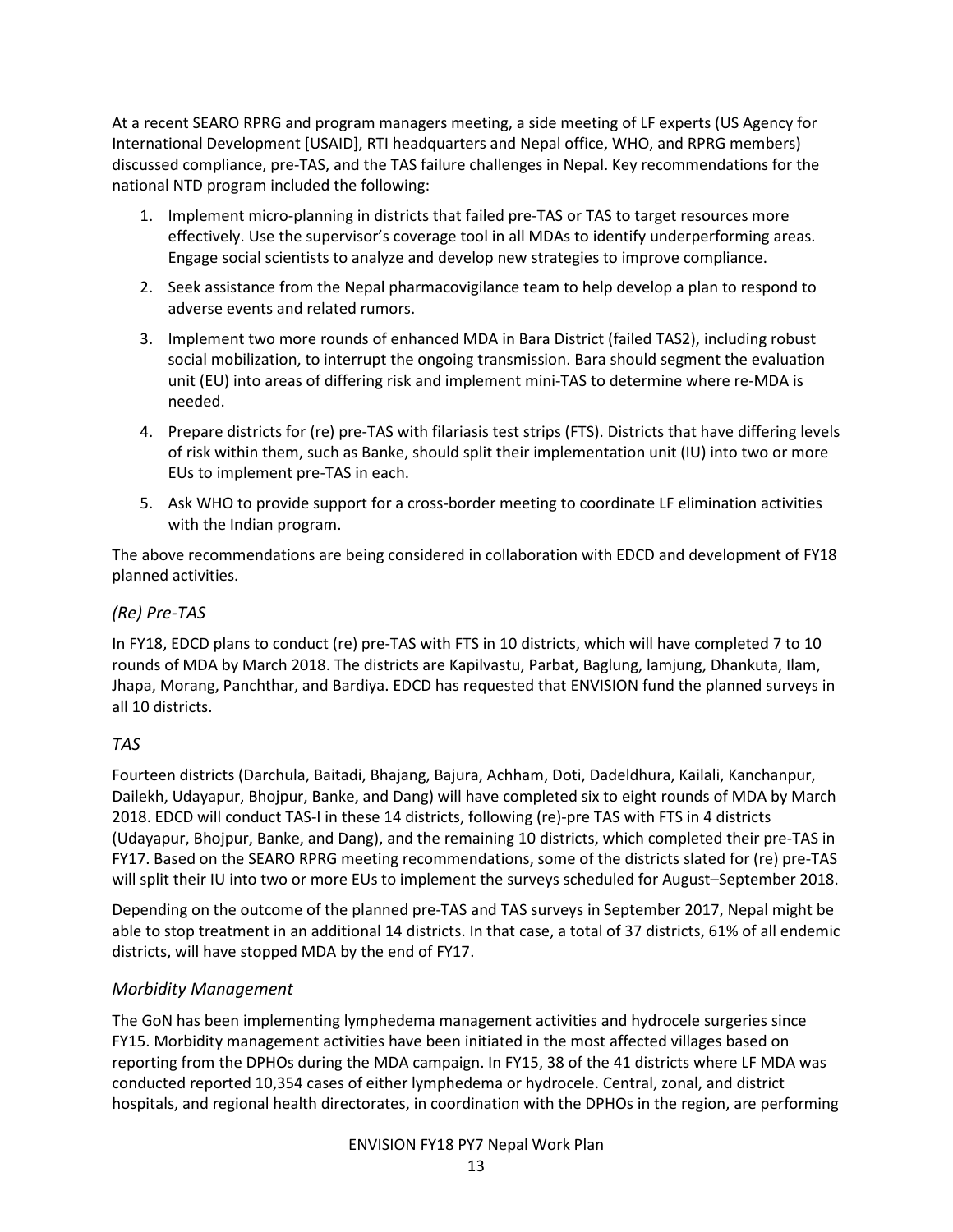hydrocele surgeries. In FY16, 3,165 hydrocele surgeries were conducted at government hospitals. In FY17, the MoH allocated sufficient funding, including some funding received from CNTD, to perform 7,100 surgeries for hydrocele; of this approximately 2,500 surgeries have already been completed. The GoN has planned 8,000 hydrocele surgeries in FY18. The funding from GoN and CNTD covers all costs related to surgeries. Doctors performing surgeries are trained by GoN, and there is a referral system from communities to designated hospitals to treat suspected cases. This commitment and budget allocation for surgery demonstrates the GoN's leadership role in addressing LF morbidity management using the existing health system. In FY16, EDCD, with CNTD funding, conducted morbidity mapping in two districts (Dhading and Kanchanpur). Results show 3,000 hydrocele and 800 lymphedema cases in Kanchanpur and 1,400 hydrocele and 800 lymphedema cases in Dhading. In FY17, EDCD conducted training on morbidity management and mapping in two districts (Okhaldhunga and Saptari). The GoN is also planning to fund similar activities in seven districts (Dang, Baitadi, Gorkha, Lamjung, Nawalparasi, Palpa, and Panchthar) in FY18.

#### b) Trachoma

The MoH continues to outsource all eye-care services to networks of local NGOs that operate eye hospitals and clinics. The NTP is housed within NNJS, a local NGO with a network of eye hospitals in all five regions of the country. The NTP receives oversight from the MoH, but operates semi-independently and has been implementing trachoma control activities since 2002. Nepal's goal is to achieve the elimination of blinding trachoma as a public health problem by 2017 using the SAFE (Surgery– Antibiotics–Facial cleanliness–Environmental improvements) strategy.

In FY14, NTP completed all planned MDA activities, and all impact surveys were completed by 2015. All 20 districts had trachomatous follicles (TF) prevalence of <5%, confirmed by impact surveys. In FY15, NTP completed pre-validation surveillance activities in 10 out of 20 endemic districts showing TF prevalence <5% and in 8 (Dailekh, Rasuwa, Doti, Bara, Parsa, Banke, Rolpa, and Bardiya) of these TT prevalence was <1 case per 1,000 people. NTP referred all cases of TT found during the surveys to the closest eye hospital (there is a network of 17 eye hospitals in the country, and all perform TT surgery) for trichiasis surgery. In FY16, NTP completed pre-validation trachoma surveillance surveys (TSS) in 8 of the remaining 10 districts. The final two districts, Achham and Baitadi, also passed their surveillance surveys in June 2017. For the first time, the surveillance surveys were conducted using the Tropical Data system [a WHO-led initiative] provides an end-to-end epidemiological survey support service – from planning and protocol development to training, data processing, health ministry review and approval, and through to application of the survey outputs – to assist national neglected tropical disease programs] that builds on the Global Trachoma Mapping Project (GTMP) platform to support planning, implementation, and surveillance. ENVISION supported the training of the graders and recorders using Tropical Data.

ENVISION supported NTP/NNJS to complete all treatment, impact surveys, and surveillance surveys in all 20 endemic districts , and has completed drafting of the of the dossier for informal review by WHO. A national trachoma dossier orientation was organized for all stakeholders engaged in eye care, including high level officials from MoH. The orientation initiated dossier preparation and helped establish a timeline for the dossier's completion and subsequent submission. However, after the informal review of the draft dossier, the WHO team advised it was not yet ready for formal submission to the WHO dossier review group. To ensure the dossier contains a complete record of all relevant trachoma information, the WHO team recommended that TT-only surveys be undertaken in 4 districts (Jajarkot, Siraha, Gorkha, and Dhanusa) where TT in adults aged 15+ years was >0.2% at baseline. Following discussion with WHO, the two larger districts, Dhanusa and Siraha, will be split into two EUs each due to population size;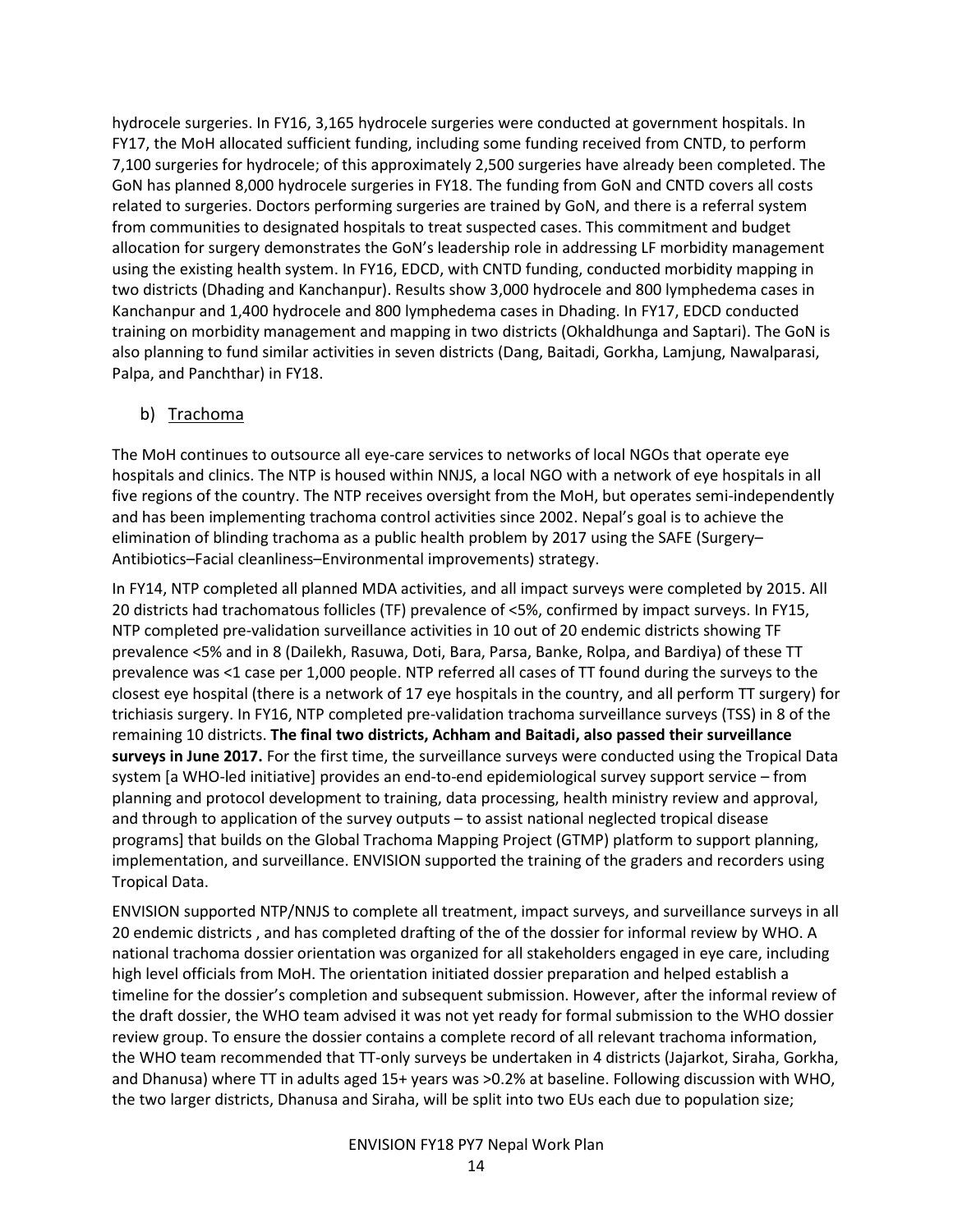therefore a total of six EUs will be surveyed. When surveyed at baseline these districts were found to have TF prevalence <5% and thus were not eligible for impact or surveillance surveys. The 4 districts have already cleared their TT backlog based on data presented in the dossier. Once these final six surveys are completed the dossier will be ready for final submission. The proposed surveys will be supported by the ENVISION project and are scheduled to be conducted in December following Nepal's election so that the dossier can be submitted to WHO in Q2 of FY18.

NNJS provides TT surgery through its network of eye hospitals. During the remapping surveys in FY13 and FY14 and surveillance surveys in FY15 and FY16, NTP referred TT cases to NNJS hospitals and primary eye-care centers. Evidence indicates that the numbers of TT cases have decreased significantly, and the TT backlog was recalculated based on recent impact and remapping surveys. NTP has found it difficult to identify TT patients unknown to the healthcare system, and at Nepali hospitals, 75% of the TT surgeries are performed on Indian patients crossing the border. After the methodology for TT-only surveys has been finalized by WHO, the NTP would like to conduct surveys in formerly endemic districts, so as to determine the true burden of TT. The NTP recognizes that identifying TT cases is an extremely important activity toward reaching its ultimate intervention goal for elimination. NTP plans to train health staff and community volunteers to identify the remaining cases and refer them for treatment. Funding for TT surgeries is provided through the MoH, WHO, and NNJS.

Since 2009, USAID funding has assisted NTP in conducting trachoma MDA in 4 districts, mapping in 8 districts, remapping in 23 districts, impact surveys in 13 districts, and surveillance surveys in 20 districts. This support included sending three ophthalmic assistants to attend GTMP training and the training of survey graders and enumerators involved in the trachoma surveys. RTI also collaborated with Johns Hopkins University in FY15 to train graders to ensure high-quality training and the subsequent skills of graders, and to conduct research on new diagnostic methods for surveillance.

#### c) Soil-Transmitted Helminths

USAID support for Nepal's NTD programs began in 2009. ENVISION support for the STH program includes funding for the STH sentinel site surveys to estimate prevalence of STH; a national STH survey; STH MDA through LF treatment; training of health workers, resource personnel of district education offices, and school teachers in selected districts; and printing of training manuals and reporting forms for school deworming. Also, STH sentinel site surveys have been conducted in 5 districts, a national STH prevalence survey was conducted in 25 EUs, and training on deworming was provided to health workers, district education resource persons, and school teachers in 13 districts.

All 75 districts in Nepal are considered endemic for STH, based on district-level studies carried out in the 1990s and 2000s. The NTD control program aims to control STH in SAC through biannual treatment with ALB to reduce the intensity of infection and prevent infected individuals from developing morbidity. The CHD implements STH control activities for pre-school-aged children (PSAC) and SAC. Pregnant women are treated by the Family Health Division under the safe motherhood program. CHD collaborates with the MoE to conduct school-based deworming, as a major sub-activity of the School Health and Nutrition Program, targeting 6.1 million SAC annually. In 2012, the program achieved national coverage for public school children in grades 1–10. In 2013, the program was rolled out to include children in private schools in the same grades.

In FY14–FY15, at the request of CHD, RTI funded a local NGO to conduct a national STH prevalence survey in SAC. The survey was conducted after at least 2–3 rounds of MDA and showed that results were different to baseline. The outcome of the survey, however, did not result in any immediate change to the national treatment strategy. The national prevalence survey was powered to both the region and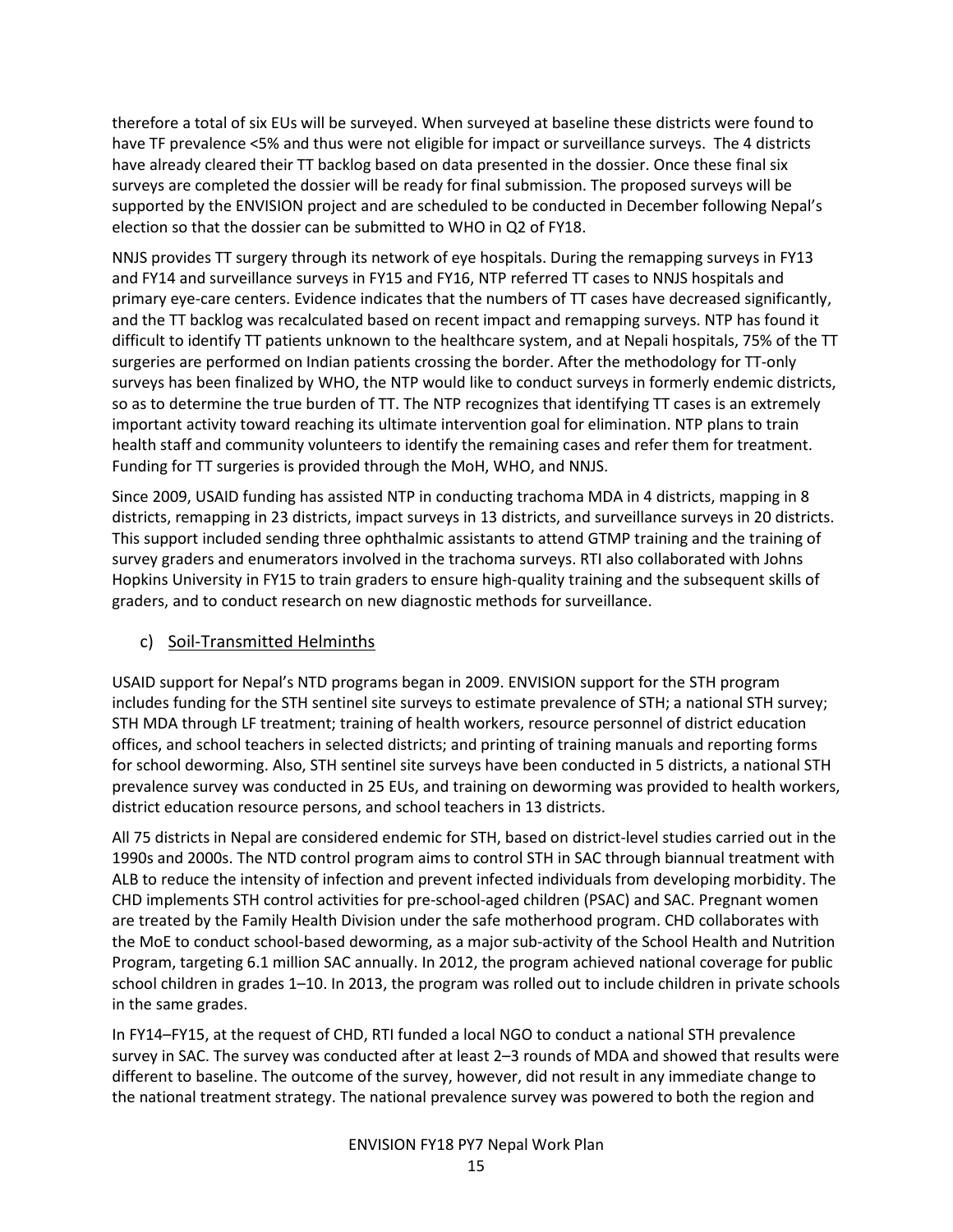homogeneous ecological zone level. The results indicated that national STH prevalence is 20.7%, with a disease-specific prevalence of 14.6% for roundworms, 4.7% for hookworms, and 5.0% for Trichuris. The highest prevalence of STH was found in the Mid-Western Development Region (27.7%), followed by the Western Development Region (26.5%). In 2015, a complementary survey to determine the prevalence of STH among PSAC and women of child-bearing age was conducted with funding from the MoH, United Nations Children's Fund, and the US Centers for Disease Control. The results of this survey may be available in late 2017, and the MoH will use the results of both surveys to revise its existing deworming policy in line with WHO recommendations in late 2017.

STH MDA is coordinated with the LF MDA where co-endemic. Where treatment against LF is ongoing, one round of MDA is conducted with DEC+ALB. Treatment of PSAC and pregnant women for STH is implemented with support from other funders. ENVISION does not provide assistance to those distributions, even though they are occurring in the same districts where the project supports community-based LF/STH treatments. As the LF program has begun scaling down, the governmentfunded STH MDA has taken over providing deworming through a school-based platform. EDCD shares the information about districts where LF MDA has stopped with the CHD, and based on this information, the government-funded STH MDA resumes its SAC deworming program as usual, e.g., twice a year under the school health program.

# 3) Snapshot of NTD Status in Country

|                               |                                         | Columns C+D+E=B for each<br>disease |                                   | Columns F+G+H=C for each disease* |                                                                                                        |          |                                                                               |                                                                       |                                          |   |   |
|-------------------------------|-----------------------------------------|-------------------------------------|-----------------------------------|-----------------------------------|--------------------------------------------------------------------------------------------------------|----------|-------------------------------------------------------------------------------|-----------------------------------------------------------------------|------------------------------------------|---|---|
|                               |                                         | <b>MAPPING GAP DETERMINATION</b>    |                                   |                                   | <b>MDA</b><br><b>MDA GAP DETERMINATION</b><br><b>ACHIEVEMENT</b>                                       |          |                                                                               |                                                                       | <b>DSA NEEDS</b>                         |   |   |
| $\overline{A}$                | B                                       | $\mathsf{C}$                        | D                                 | E                                 | F                                                                                                      |          |                                                                               |                                                                       | G                                        | H | п |
| <b>Disease</b>                | <b>Total No.</b><br><b>of Districts</b> | No. of<br>districts                 | No. of<br>districts<br>classified | No. of<br>districts<br>in need    | No. of districts<br>receiving MDA<br>as of 09/30/17<br><b>USAID-</b><br><b>Others</b><br><b>Funded</b> |          | No. of districts<br>expected to be in<br>need of MDA at<br>any level: MDA not | <b>Expected no. of</b><br>districts where<br>criteria for<br>stopping | <b>No. of districts</b><br>requiring DSA |   |   |
|                               | in<br><b>COUNTRY</b>                    | classified as<br>endemic            | as non-<br>endemic                | of initial<br>mapping             |                                                                                                        |          | yet started, or has<br>prematurely<br>stopped as of<br>09/30/17               | district-level<br><b>MDA</b> have been<br>met as of<br>09/30/17       | as of 09/30/17                           |   |   |
| Lymphatic<br>filariasis       |                                         | 61                                  | 14                                | 0                                 | 13                                                                                                     | 17       | 0                                                                             | 37                                                                    | Pre-TAS: 10<br><b>TAS: 14</b>            |   |   |
| Onchocerciasis                |                                         | $\Omega$                            | 75                                | N/A                               | N/A                                                                                                    | N/A      | N/A                                                                           | N/A                                                                   | N/A                                      |   |   |
| Schistosomiasis               | 75                                      | 0                                   | 75                                | N/A                               | N/A                                                                                                    | N/A      | N/A                                                                           | N/A                                                                   | N/A                                      |   |   |
| Soil-transmitted<br>helminths |                                         | 75                                  | 0                                 | 0                                 | 13                                                                                                     | 62       | 0                                                                             | $\Omega$                                                              | 0                                        |   |   |
| Trachoma                      |                                         | 20                                  | 55                                | 0                                 | 0                                                                                                      | $\Omega$ | 0                                                                             | 20                                                                    | 4                                        |   |   |

# Table 2: Snapshot of the expected status of the NTD program in Nepal as of September 30, 2017

\*For LF, columns F+G+H = 67 while C = 61. The additional 6 districts are conducting TAS1 in FY17 (Lalitpur, Sunsari, Terhathum, Jajarkot, Surkhet, Myagdi) and are expected to have met the stopping MDA criteria by September 30, 2017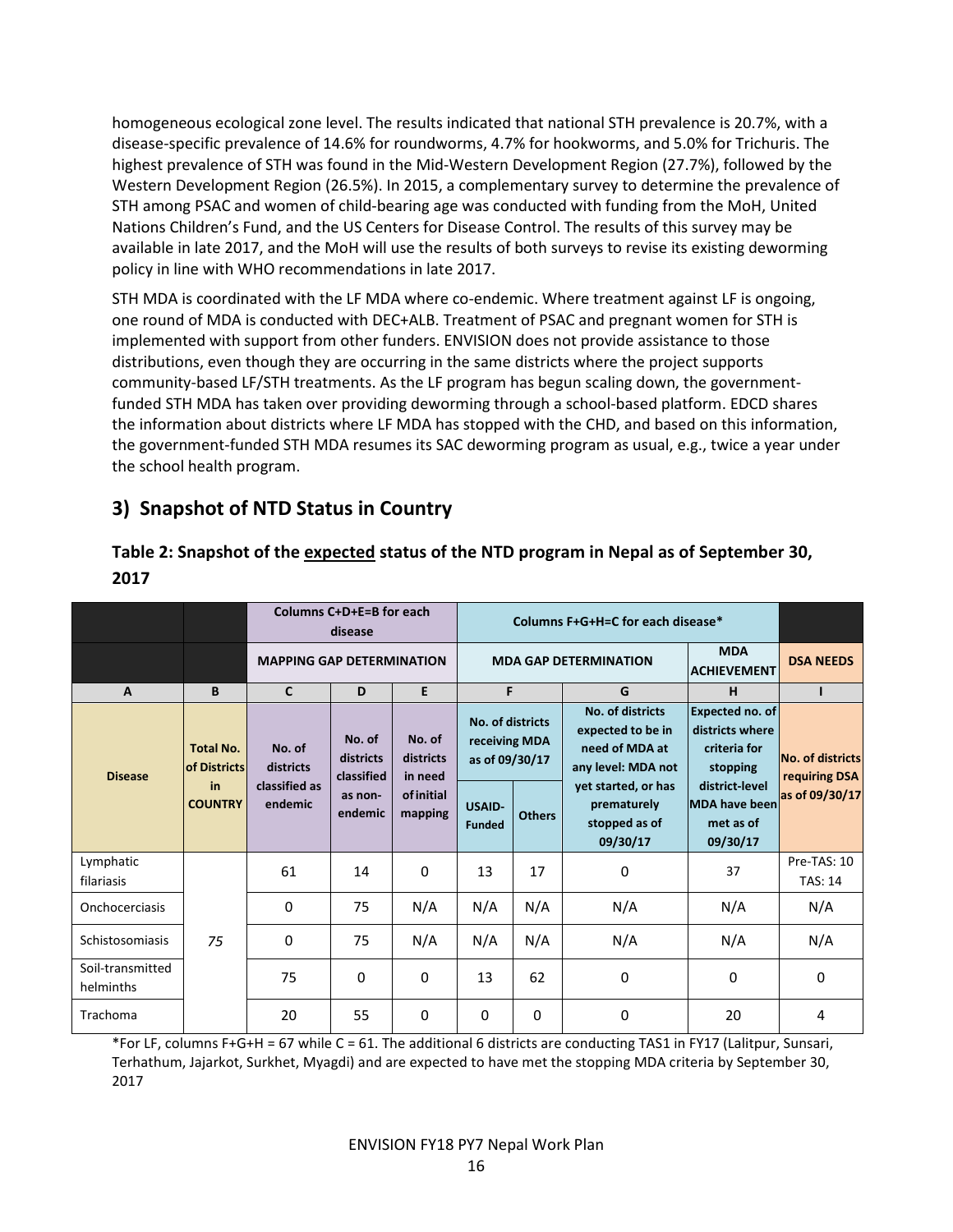# PLANNED ACTIVITIES

# 1) NTD Program Capacity Strengthening

# a) Capacity Strengthening Approach

# Capacity Strengthening Goal

The goal of FY18 capacity strengthening activities is to continue to strengthen program management capacity to respond to emerging challenges of the LF program and to implement high-quality M&E activities and document achievements to meet the goals established for the elimination of trachoma and LF and the control of STH.

# Capacity Strengthening Strategy

- i) DSA Implementation: As part of efforts to build a strong M&E culture and skillsets, ENVISION will continue to strengthen the disease-specific assessment (DSA) implementation to ensure the quality of surveys is maintained from the design through reporting stages. RTI/ENVISION will continue to provide the required technical support for DSAs through monitoring and supportive supervision.
- ii) Monitoring and Supervision: Using the TAS supervision checklists, RTI/ENVISION will continue to build monitoring and supervision skills to ensure the implementation of quality DSAs and MDA. The objective of this strategy is to enhance performance observation, improve standards and quality, follow-up on issues, and use the feedback for performance improvement, mentoring, and training.
- iii) NTD Program Management: RTI/ENVISION will identify program management priorities for the successful implementation of the program, improving the quality of reporting, and increasing the use of data for decision making (data action planning guide).
- b) Capacity Strengthening Interventions

Intervention 1: Manuscript Development. In FY17, the RTI/ENVISION team and the key EDCD staff were trained in principles of identifying research topics for publication, data analysis, and the process of writing an abstract for publication. Proposed topics for abstracts included TAS failures, social mobilization activities to improve coverage and compliance, country ownership, and progress towards trachoma elimination. As part of this, a number of potential research topics were identified for development for publication. In FY18, the process to build the capacity of the team to document programmatic successes and challenges will continue.

Intervention 2: South-South Cooperation. The RTI/ENVISION Nepal team and the IMA/ENVISION Tanzania team will continue to collaborate in FY18 to identify abstracts for publication and implementing DSAs using mobile phones for data capture.

Intervention 3: NTD Toolbox Orientation for National NTD Staff. In FY17, RTI/ENVISION used the ENVISION web NTD Toolbox as a key resource to build the capacity of the national NTD program. The NTD Toolbox, which can be found on the ENVISION website (http://www.ntdenvision.org/toolbox), is a user-friendly one-stop shop for a variety of print, video, and web-based resources about the four phases of NTD programs: planning, management, M&E, and assessment. In FY18, RTI/ENVISION will promote this resource within the national NTD network as one of the vehicles for capacity strengthening.

#### ENVISION FY18 PY7 Nepal Work Plan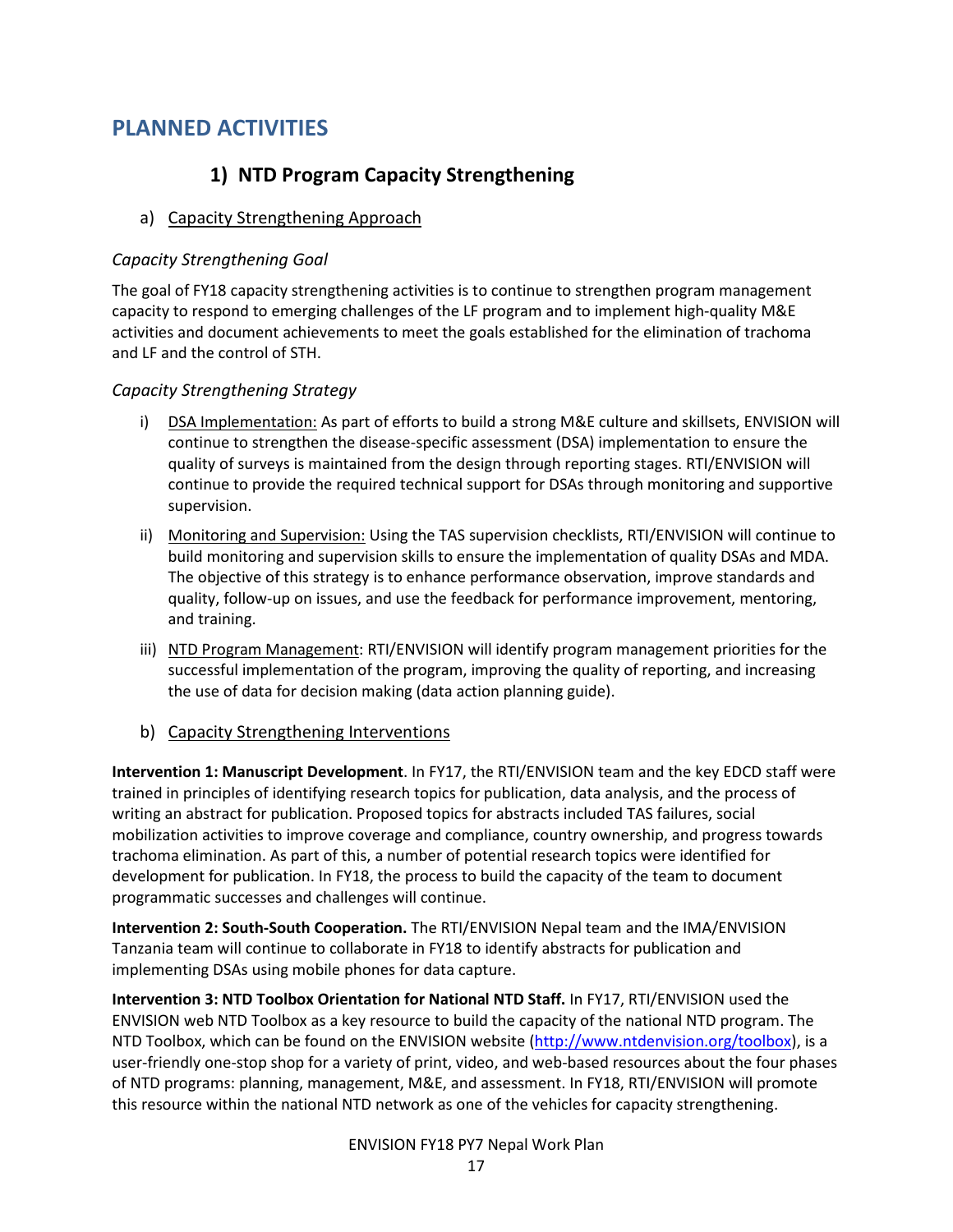Intervention 4: TAS Refresher Training. In FY17, CDC through a cross-portfolio request, supported a national TAS training that resulted in the training of key personnel from the EDCD/MoH and VBDRTC and selected public health officers from LF endemic districts. The proposed TAS refresher training will be aimed at refreshing the skills of VBDRTC staff and reviewing their experiences and lessons learned. The proposed activity will be facilitated by CDC (see Cross-Portfolio Requests for Support). This approach is expected to sustain the capacity of the MoHs to implement and conduct quality surveys and surveillance.

| <b>Project assistance</b><br>area                                              | <b>Capacity strengthening</b><br>interventions/activities                                                                                                                                 | How these activities will help<br>to correct needs identified in<br>situation above                       |  |
|--------------------------------------------------------------------------------|-------------------------------------------------------------------------------------------------------------------------------------------------------------------------------------------|-----------------------------------------------------------------------------------------------------------|--|
| a. Strategic Planning                                                          | Regional and district planning meetings                                                                                                                                                   | To improve planning and MDA<br>coverage and compliance                                                    |  |
| <b>b. NTD Secretariat</b>                                                      | Coordination of NTD stakeholders and advocacy<br>with MoH and political authorities for increased<br>resources                                                                            |                                                                                                           |  |
| c. Building Advocacy<br>for a Sustainable<br><b>National NTD</b><br>Program    | Establish a solid foundation for<br>sustainable funding for NTDs<br>within the new federal structure<br>of governance                                                                     |                                                                                                           |  |
| e. MDA Coverage                                                                | Targeted community MDA planning and<br>implementation                                                                                                                                     | Response to communities<br>identified to be resistant to LF<br>MDA and those experiencing TAS<br>failures |  |
| f. Social Mobilization<br>to Enable NTD<br><b>Program Activities</b>           | Engage experienced local NGO with behavior<br>change communication expertise to lead social<br>mobilization efforts in communities identified to<br>be resistant to LF MDA and compliance | To increase MDA coverage and<br>compliance                                                                |  |
| g. Training                                                                    |                                                                                                                                                                                           |                                                                                                           |  |
| h. Drug Supply and<br><b>Commodity</b><br><b>Management and</b><br>Procurement | Monitor the national MDA drug quantification<br>and the drug procurement process to flag<br>potential delivery delays                                                                     | To mitigate potential delays of<br>planned MDA                                                            |  |
| i. Supervision for<br><b>MDA</b>                                               | Timely submission of JRSM<br>Conduct supportive supervision in LF endemic<br>districts supported with GoN funding                                                                         | Standardize the quality of MDA<br>across all the districts of Nepal<br>irrespective of funding source     |  |
| j. M&E                                                                         | Increase availability of NTD data<br>for program planning and<br>management                                                                                                               |                                                                                                           |  |

### Table 3: Project assistance for capacity strengthening

# Monitoring Capacity Strengthening

ENVISION staff will continue to meet with EDCD and NNJS on a monthly basis to discuss progress of capacity strengthening activities and needs in key technical, managerial, financial, and operational areas. Other meetings described under Strategic Planning and Advocacy will also serve as opportunities for RTI/ENVISION and the EDCD to more broadly discuss capacity strengthening needs, opportunities, and progress.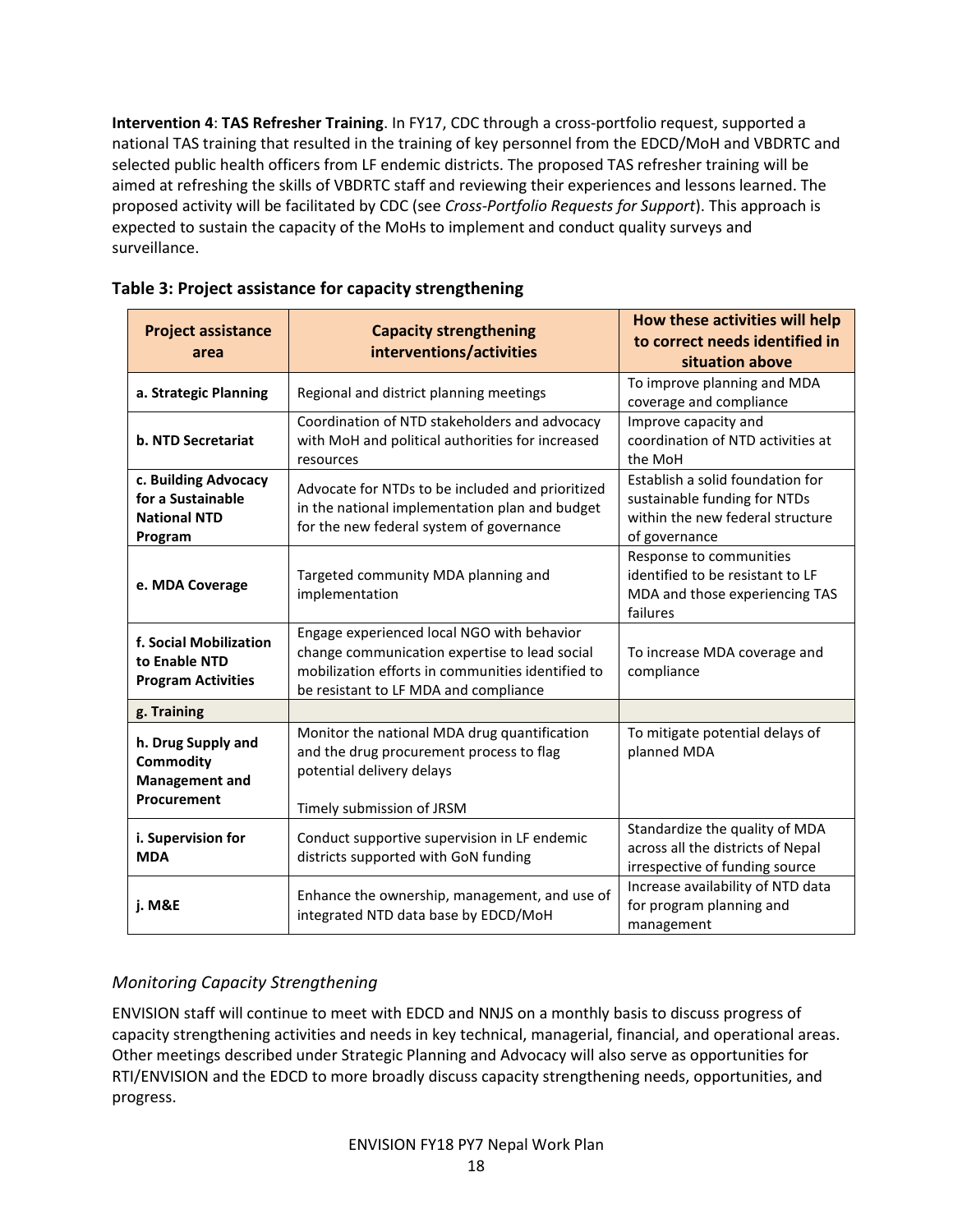ENVISION will ensure an effective dialogue through meetings and phone calls with the EDCD/MoH and all stakeholders on issues relating to identifying NTD capacity gaps, opportunities, and priorities. This will lead to awareness of establishing resource mobilization objectives and priorities among all the stakeholders.

| <b>Activities</b>                                   | <b>Indicator</b>                                                                                                          |
|-----------------------------------------------------|---------------------------------------------------------------------------------------------------------------------------|
| Manuscript development & south-south<br>cooperation | Number of research topics identified and abstracts<br>developed for publication                                           |
| National refresher TAS training                     | Number of trainees whose knowledge has been improved<br>in TAS methodology and implementation after pre- and<br>post-test |
| NTD Toolbox orientation for national NTD staff      | Number of meetings/workshops NTD Toolbox was<br>showcased for capacity building                                           |

Table 4: Measuring progress of capacity strengthening

# 2) Project Assistance

Through RTI, USAID provides funding and technical support to the LF, STH, and trachoma programs. In FY18, program activities will include funding for annual LF MDA in 11 districts with DEC+ALB, pre-TAS, and TAS surveys; organizing central and district level meetings for planning and review of program activities; deworming of SAC during LF MDA in 11 districts; advocacy; capacity strengthening; and providing technical assistance to the continuous use of the WHO integrated NTD database.

The activities aim at achieving the following priorities as set by USAID for FY18:

- Maintaining high quality MDA with appropriate coverage
- Strengthening M&E capacity
- Documenting success
- Reinforcing capacity building

#### a) Strategic Planning

In FY18, RTI will provide financial and technical support to EDCD to implement the following related LF MDA planning activities.

#### Activity 1: Regional MDA Planning Meetings

RTI/ENVISION will provide funding for four regional planning meetings in five regions, an important pre-MDA planning activity for the national program. EDCD, in partnership with RTI ENVISION staff, facilitates the regional meetings. The regional MDA planning meetings are designed to engage and mobilize key regional stakeholders to promote the successful implementation of upcoming LF MDAs. In these meetings, progress on recommendations from previous regional review meetings is discussed; discussions focus on developing district- and community-specific strategies for increasing coverage and compliance. In FY18, RTI/ENVISION in consultation with EDCD will use these platforms to advocate the importance of NTD activities and how they should be prioritized for funding in the planning and rollout of the new federal governance system.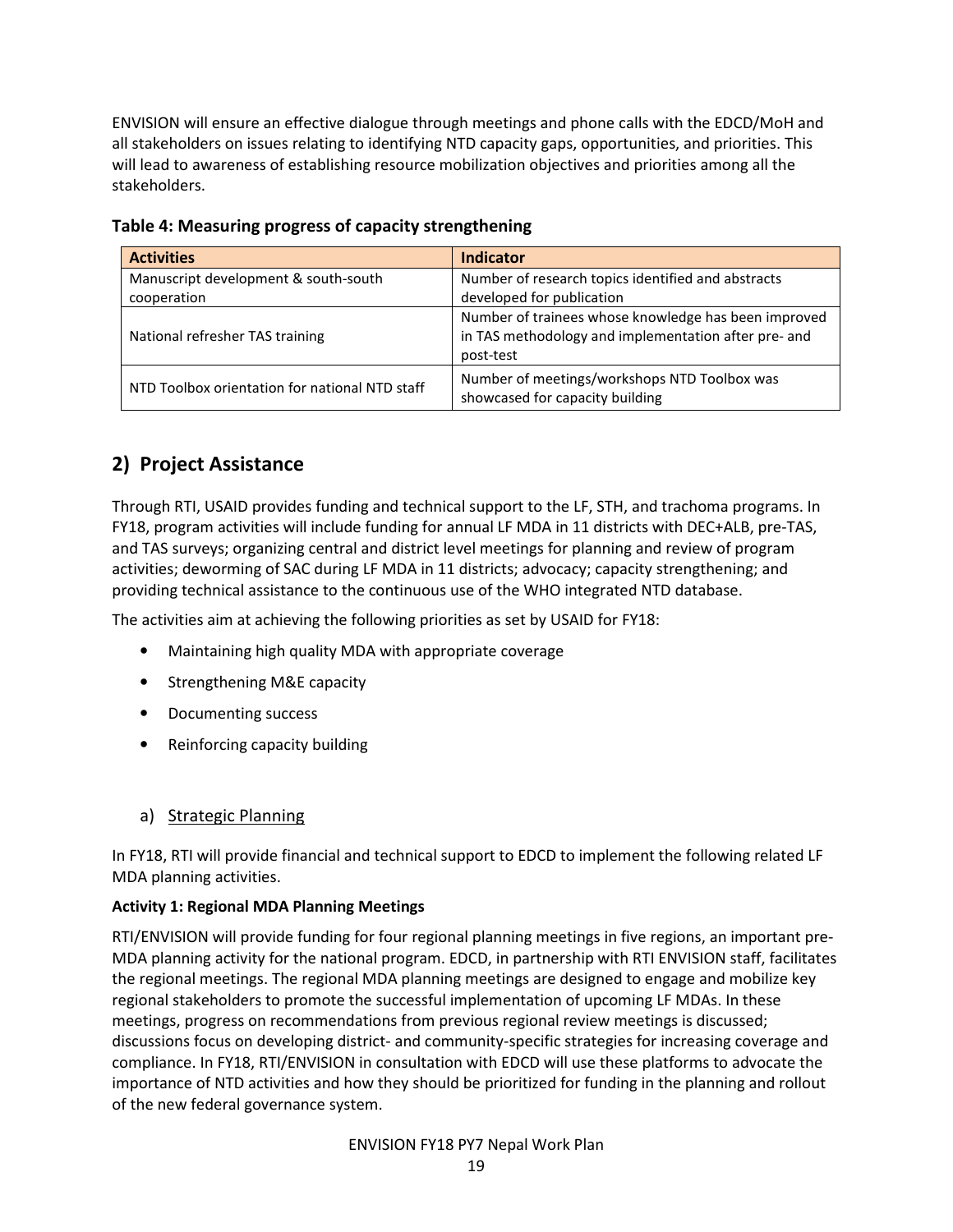#### Activity 2: Regional Annual Review Meeting

RTI/ENVISION will provide support for four regional review meetings in five regions after MDA. This is an important process improvement activity for LF/STH MDA. These meetings take place at the regional level following MDA and are facilitated by EDCD and the RTI/ENVISION team. The meetings review MDA activities and discuss lessons learned to inform plans for future campaigns in line with EDCD and RTI/ENVISION priorities. During the meetings, preliminary MDA coverage results, challenges, and resource management issues are discussed. The district coverage data received through ENVISION and EDCD are presented for discussion. In FY18, RTI/ENVISION will build the capacity of DPHOs to use the NTD data action planning tool to lead the review meetings.

#### Activity 3: District-Level Orientation

RTI/ENVISION will fund LF MDA planning meetings in 11 districts. At these meetings, DPHO staff members will present the results from the previous year's MDA, and successes and challenges, and will outline plans with improvement actions for the upcoming MDA. Based on the information shared, the DPHO team will discuss and develop a district MDA implementation plan for upcoming treatment. This plan will include social mobilization, MDA logistics, specific actions to address any logistical and operational challenges, M&E, supervision, serious adverse event (SAE) management, and drug supply management plans. In FY18, attention will focus on identifying additional ways to reach specific targeted communities that experienced low MDA participation. In addition, RTI/ENVISION will promote the use of the NTD data action guide as a means to analyze sub-district level data to identify priority areas for MDA planning efforts and will facilitate discussion on improving MDA coverage and compliance. Recommendations from the DQA and the changes made to improve recording and reporting will also be discussed. RTI/ENVISION staff, in coordination with EDCD and WHO technical staff, will attend all the district planning meetings in two of the ENVISION-supported priority LF districts of Banke and Bardiya.

#### Activity 4: Central Level Sensitization Meetings

RTI/ENVISION will directly fund two sensitization meeting for media houses, journalists, and health professionals. These interaction meetings will be organized by EDCD at the central level. The purpose of these meetings is to continue to sensitize journalists, media houses, and other health professionals regarding the objective of LF MDA campaigns, provide briefing materials, and answer questions about the NTDs and safety of the drugs (DEC + ALB). During these fora, EDCD/MoH will seek support from these professional groups to ensure successful implementation of LF MDA. Clear communication channels are also established and shared with media houses and journalists to seek clarification on any misinformation or rumors.

#### Activity 5: District-Level Coordination Meeting with Stakeholders—VDC, Ward, and Municipal Level

In FY18, RTI will provide funding to DPHOs in 11 districts to organize district-level sensitization and awareness meetings. As part of the pre-MDA planning process, district public health officers are expected to mobilize stakeholders in advance of MDA. District stakeholders, including members of civil society organizations, will be invited to the district headquarters to participate in the events. These district-level coordination meetings will provide opportunities to orient stakeholders on the status of LF in the district, the need for MDA, and how they can support the campaigns. Ultimately, the goals of these sensitization meetings are to increase the involvement of stakeholders in developing solutions to increase MDA coverage and to address concerns and misinformation.

#### Activity 6: District-Level Journalist Interaction Meetings

Positive media attention during LF MDA, providing correct information and clear messages to the population, has been identified as crucial in building confidence in the safety of drugs. The national NTD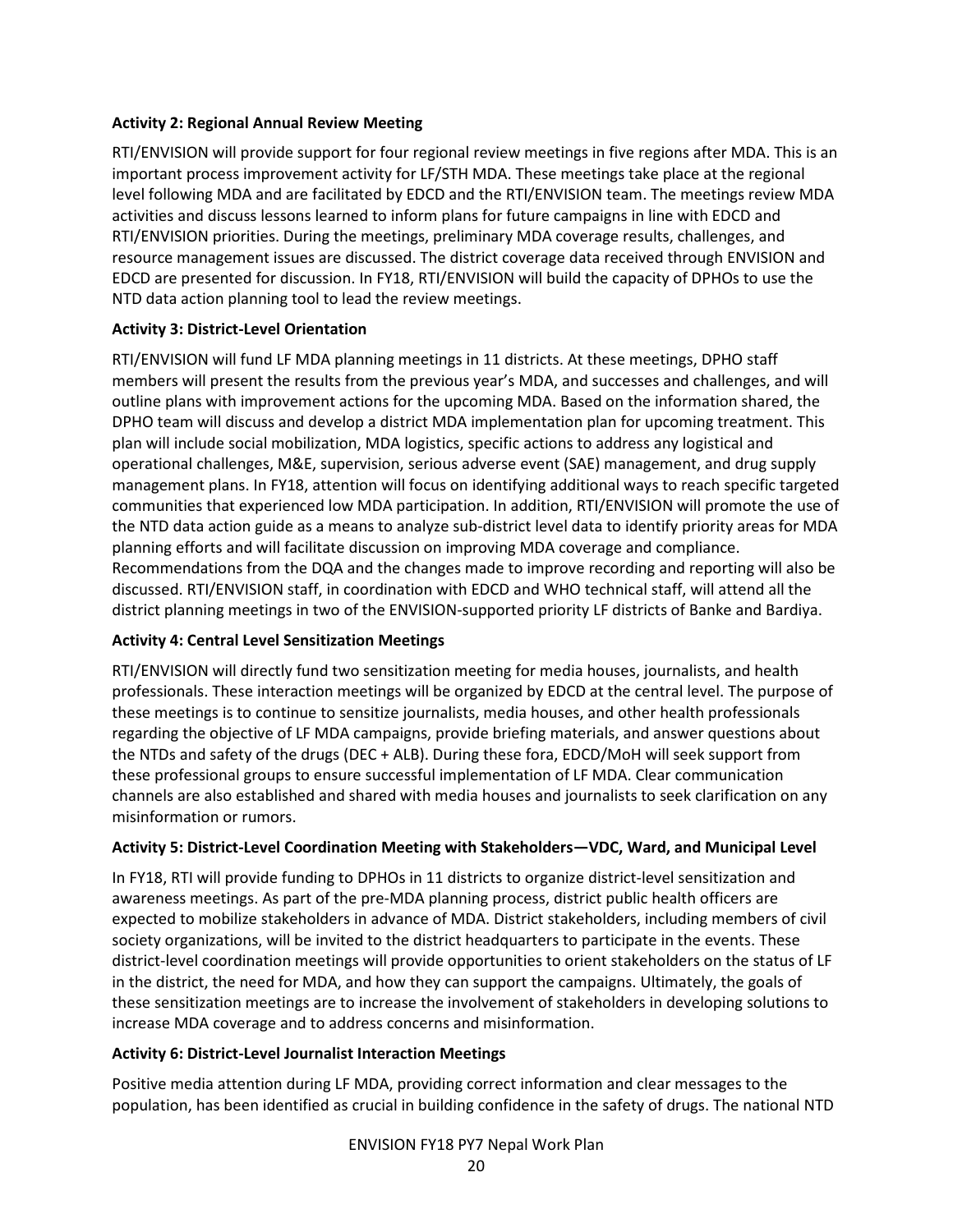program has found that engaging with the media as partners in the planning and implementation of MDA at the central and local levels has improved the dissemination of accurate news. The DPHO will invite local print and audio-visual journalists to a one-day sensitization meeting to discuss the purpose of the LF campaign, achievements, and challenges; provide briefing materials; and answer questions about the disease. RTI/ENVISION and EDCD staff will attend some of these events to answer questions and help with the sensitization.

# Activity 7: Annual Work Plan Meeting

In FY18, RTI/ENVISION will a fund a three-day work planning meeting for staff. The objective of this meeting is to review the progress of planned activities, discuss implementation challenges and FY19 USAID priorities, and to develop a cohesive strategy to support the priorities of the national NTD program in the upcoming year. The strategy of setting a few days aside out of the busy daily work to spend time with the team and involve them in the planning and the development of an implementation strategy is expected to enhance team work, interpersonal relationships, and ownership of ideas and to contribute to the overall management and smooth implementation of the country program.

# b) NTD Secretariat

The NTD Secretariat, established within the PPICD in 2013, plays an important role in fostering coordination among the MoH divisions implementing LF, STH, and trachoma-related activities, and with the Department of Education (DoE) and DWSS. This coordination includes high-level support for planning and budgeting processes to all divisions and stakeholders implementing NTD activities. For example, the Secretariat works with all divisions to review and present their NTD-specific budget activities to the PPICD chief. The Secretariat also facilitates strategic and policy dialogue among NTD stakeholders by coordinating regular technical and oversight meetings for all NTD program offices. RTI/ENVISION will fund costs related to running the NTD Secretariat including communications and supplies. With the history of high staff turnover at the MoH, the NTD coordinator has helped sustained the interest of the NTD program within the Ministry.

# Activity 1: Support for Assistant NTD Coordinator

In FY18, RTI/ENVISION will continue to fund the consultant seconded to the MoH as an assistant NTD coordinator. The assistant NTD coordinator will provide high-level support for NTD planning and budgeting to all divisions and stakeholders implementing NTD activities. He will facilitate strategic and policy dialogue among key NTD stakeholders by coordinating regular technical and oversight meetings. The role of the coordinator will be crucial in FY18 as the GoN begins to implement the new federal system of governance, which is expected to fundamentally change the current management system of the health delivery and governance system. Leveraging on the NTD coordinator within the MoH/PPICD to guide and advocate for NTD activities to be prioritized within the new system will be a priority.

# c) Building Advocacy for a Sustainable National NTD Program

# Activity 1: Technical Working Group Meetings

The TWG meetings are the only platform that coordinates the three independent NTD programs (LF, trachoma, and STH). RTI/ENVISION will fund three TWG meetings, attended by the ENVISION Resident Program Advisor. These meetings will provide oversight for the national NTD programs, and RTI will report on the progress of planned ENVISION-funded activities and provide technical expertise. In FY18 RTI will continue to advocate and sensitize TWG members to find innovative ways to increase MDA coverage and address treatment compliance issues for LF-endemic districts, those that have recently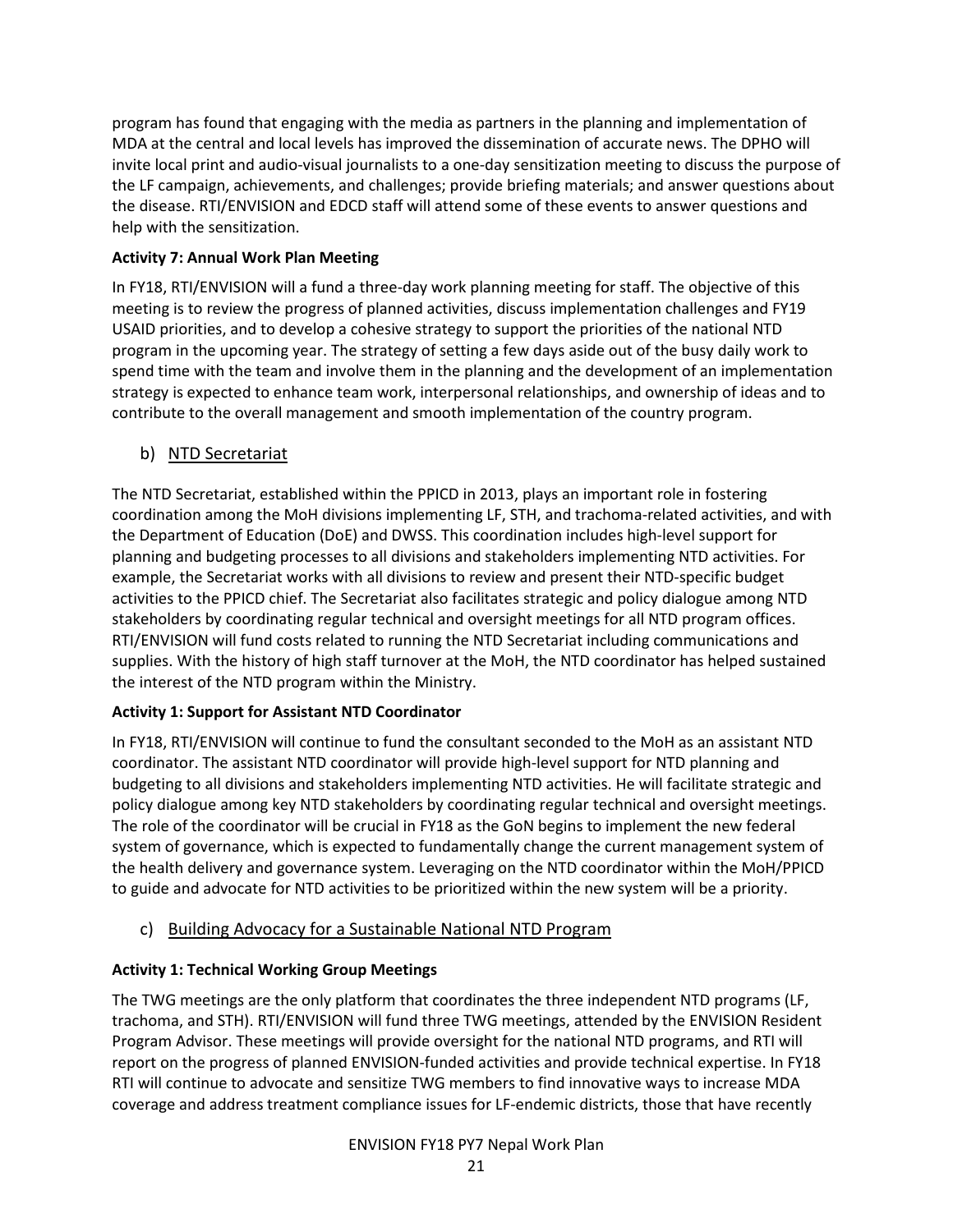failed pre-TAS, and those that may be at risk of failing. ENVISION will work with the TWG to coordinate the implementation of activities recommended at the 2017 SEARO RPRG meeting and by WHO. The need for GoN to increase funding for NTD activities post-ENVISION will also be a key agenda item to be discussed during the FY18 TWG meetings. RTI/ENVISION's support for the TWG meeting will include venue rental, transportation, lodging and per diem for each meeting.

#### Activity 2: Sensitization for New Federal Governance System

In FY18, as part of the implementation of the new federal system, RTI/ENVISION will coordinate with EDCD to sensitize and advocate with the leadership of the seven provincial governments to prioritize NTDs in the new budgeting process. The RTI/ENVSION team will also sensitize local and district coordination committees in all LF-endemic districts. This is an opportune time to provide sensitization and advocacy, as these systems are in their formation stage and will help build a strong foundation to sustain NTD activities within the new federal governance structure. RTI/ENVISION's support will include transportation, lodging, and per diem for EDCD staff.

# Activity 3: National Stakeholder Meeting (Trachoma National Level Dissemination)

ENVISION will fund the NTP to organize a national-level dissemination meeting to celebrate the achievements of the goal to eliminate trachoma from Nepal and the successful submission of the dossier to the WHO trachoma regional dossier review group. The national dissemination meeting will be headed by senior leadership of the GoN, and attended by MoH; international development organizations such as the World Bank, Deutshe Gesellschaft für Internationale Zusammenarbeit (GIZ; the German international development agency), Danida, Embassy of China, etc.; district health officials from former endemic districts; medical directors of district eye hospitals and organizations; leading private-sector organizations, and key water, sanitation, and hygiene (WASH) stakeholders. The objective of the meeting is to dessiminate the successesful elimination of trachoma in Nepal, discuss future activities, and provide an opportunity to engage and mobilize new external and domestic partners and resources for WASH activities to sustain the gains of trachoma elimination. As part of sustaining the trachoma elimination efforts, participants will also work to identify and manage future incidence of TT and to determine how NNJS/NTP plan to integrate surveillance systems using the national health management information system (HMIS) and the network of hospitals in the 10 districts bordering India, which are suspected to be at high risk of trachoma incidence due to cross-border transmission. The dissemination meeting will also be an opportunity to share the progress and challenges of the LF program and to solicit support for additional partnership and resources to sustain progress towards elimination. RTI/ENVISION's support will include conference room, transportation, lodging, and per diem for selected participants.

# d) Mapping

LF: Sixty-three districts have already been mapped; 61 districts are endemic and 2 are non-endemic. Twelve districts have never been mapped due to their high altitude and the lack of evidence of vector transmission.

Trachoma: All districts have been mapped and the remapping of the four remaining FY16 districts (Jumla, Kalikot, Mugu, and Humla) has been completed. Results shows that no MDA is required in these districts as TF prevalence is below 5%. No further mapping is needed.

STH: ENVISION supported a national prevalence survey in FY13–FY14, and no further mapping is required. The results indicated that the far-Western Development Region of Nepal has the lowest estimated prevalence for all three infections (Ascaris, Trichuris, hookworm). Among all the infections,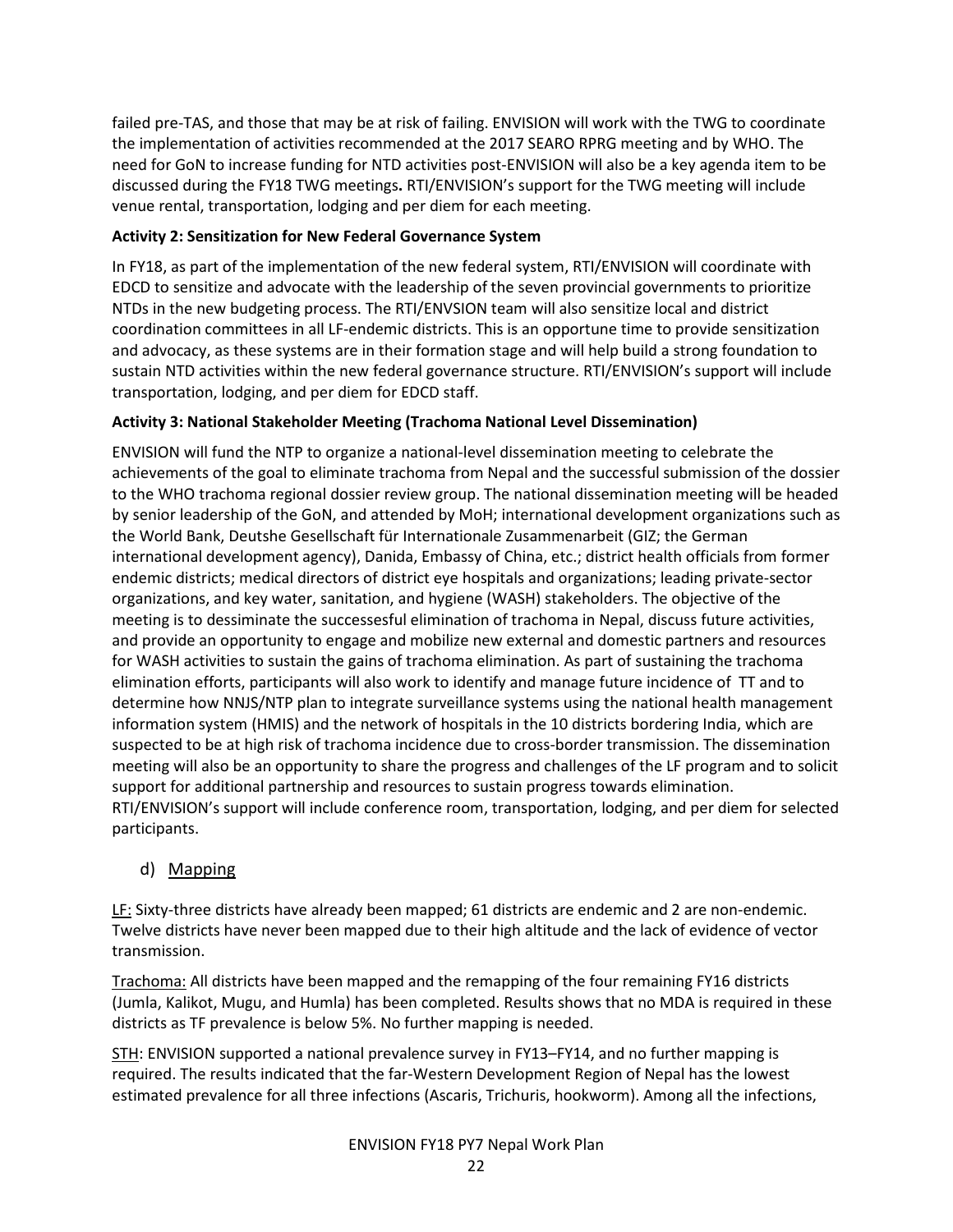Trichuris infection has the lowest prevalence of 1.4%. The mid-Western Development Region has the highest prevalence of 27.7% for at least one infection. Among all the infections, Ascaris infection has the highest prevalence of 22.7% in the mid-Western Development Region. The Western Development Region has the second highest prevalence (21.9%) of Ascaris infection.

# e) MDA Coverage

### Activity 1: MDA Census

RTI/ENVISION will fund an MDA census. Prior to LF MDA each FCHV will visit every household in her designated area and update her register. The names and ages of householders are updated to ensure eligibility for taking drugs during LF MDA. The census register is also used for planning drug requirements.

#### Activity 2: MDA & SAE Management

Nepal has had cases of SAEs in the past and as a result has developed a strong system to address any reported SAEs. If an SAE occurs during LF MDA, the DPHO responds through a rapid response team of physicians and health workers in coordination with local hospitals. The DPHO will also report any suspected or confirmed SAE case to EDCD, which then reports it to the WHO country office and to RTI/ENVISION.

# Activity 3: Forms, Checklist, and District Profile Publication

RTI/ENVISION will fund each district to reprint reporting and recording forms as well as checklists for monitoring and supervision. At the end of the program, districts will prepare a district profile incorporating LF program history and data and will publish this profile and share it with stakeholders.

# f) Social Mobilization to Enable NTD Program Activities

# Activity 1: Targeted social mobilization in two low-performing districts (Banke, Bardiya)

In FY17, Banke was identified as a priority ENVISION-supported district for increased MDA coverage and improved drug compliance. To this end, activities supported will include targeted sensitization of different groups and religious leaders in communities where compliance was suspected to be low in past MDA. Feedback received from DPHO and results from specific communities have shown that the targeted approach has the potential to improve compliance and MDA coverage issues. In FY18, given the low performance of the two districts, and per the recommendation of the DPHO and community leaders, ENVISION plans to engage a local organization with experience and in-depth understanding of the culture and norms of the communities to lead the implementation of tailored social mobilization activities in Banke and Bardiya districts. The local organization will work in consultation with the DPHOs to develop messages and activities to influence beliefs and practices of the identified communities. The outcome of the approach will be replicated in other districts with similar challenges as appropriate.

#### Activity 2: Television Broadcasts

As confirmed by FY14 and FY15 coverage surveys, depending on the geographical area (rural and urban) mass media including radio (27.4%) and TV (14.5%) are the most effective sources of MDA awareness. In urban areas, the national and local TV channels are considered very reliable in providing information on LF MDA. The media plays an important role in communicating the LF MDA campaign schedule. RTI/ENVISION will fund public service announcements about LF MDA for national television broadcast.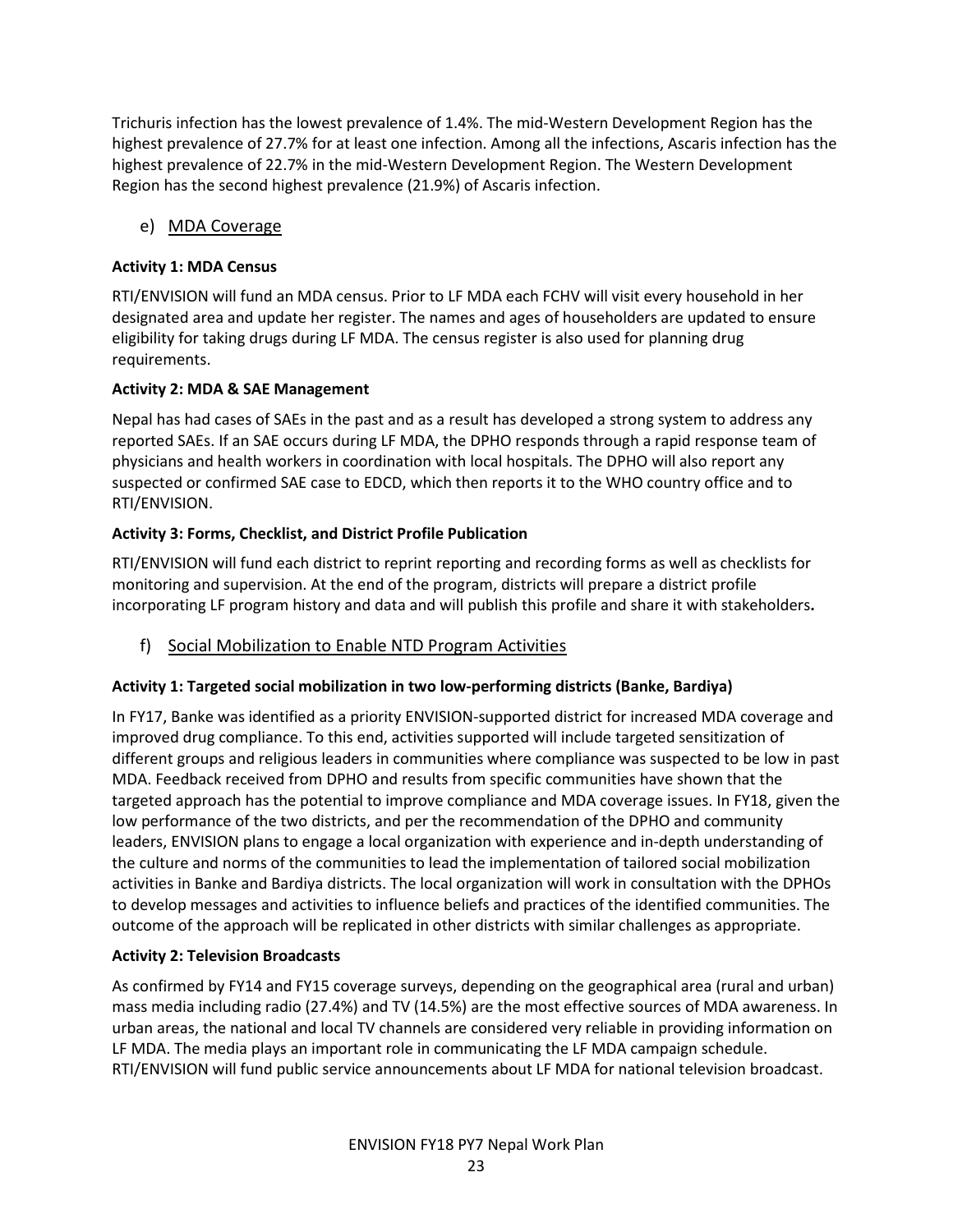Messages broadcast will include information to the public about the date and location of MDA, benefits of taking the drugs, and the safety of DEC+ALB.

#### Activity 3: Community FM Radio for LF MDA Awareness Generation

RTI will provide funding for the 11 DPHOs to conduct MDA awareness campaigns using local FM radio stations. The local radio campaigns are expected to persuade key beneficiary audiences to participate in MDA, through reminding them of the importance of treatment. The local FM radio stations are an important channel to reach beneficiary populations and provide information about MDA and NTDs. RTI's support will include the broadcast and publishing of MDA messages on community FM radio and in local newspapers.

#### Activity 4: Newspaper Publishing

It is a legal requirement in Nepal to publicize all upcoming MDA and provide information on the safety of medications in the national newspaper. Information regarding the MDA and the government's commitment to the safety of the drugs (ALB and DEC) is published in the two GoN-owned national newspapers in Nepali and in English (Gorkhapatra and The Rising Nepal). At the request of EDCD, RTI/ENVISION will fund LF MDA related advertisements in the two national newspapers to inform the general population about the date and locations of upcoming LF MDA, the safety of DEC + ALB, and their importance.

#### Activity 5: Bags for Community Drug Distributors

As the key frontline workers for the NTD program, FCHVs are the most trusted source of information for MDA, confirmed by analysis of coverage surveys conducted in FY14 and FY15. In FY18, RTI will support the procurement of MDA-branded bags for each FCHV in the 11 ENVISION-supported districts to use while distributing medicines. These bags clearly identify the FCHVs as working for the MDA program and as official distributors of medicines. The purpose is to increase visibility/program branding and provide motivation for FCHVs.

# Activity 6: Production of Banners for LF MDA

Social mobilization activities enabled by RTI support to EDCD are an integral part of MDA preimplementation activities. In FY18, RTI will support social mobilization for LF MDA through several activities (TV, radio broadcasts, miking, community sensitization, etc.), including the production of banners for 11 districts scheduled for LF MDA. The banners will be distributed to all the health posts in the 11 districts. They will be displayed at health facilities and other central points within the VDC, to ensure that community members are aware of the date and location of MDA.

#### Activity 7: Community-Level Mobilization

In the 11 districts supported by ENVISION, local health workers and FCHVs will display MDA banners and hold meetings with local community leaders and school teachers to inform them of the MDA a few weeks before it is scheduled to occur. RTI's support will include per diem, transportation, and refreshment costs for meeting participants.

#### Activity 8: Miking

One of the best communication strategies for providing information to rural communities is based on the idea of integration with the culture of the target community. As literacy in rural areas is low, "miking" (the use of trucks with microphones) is used as a channel to inform communities about LF MDA dates and venues. This activity has successfully increased participation in LF MDA in previous years. RTI's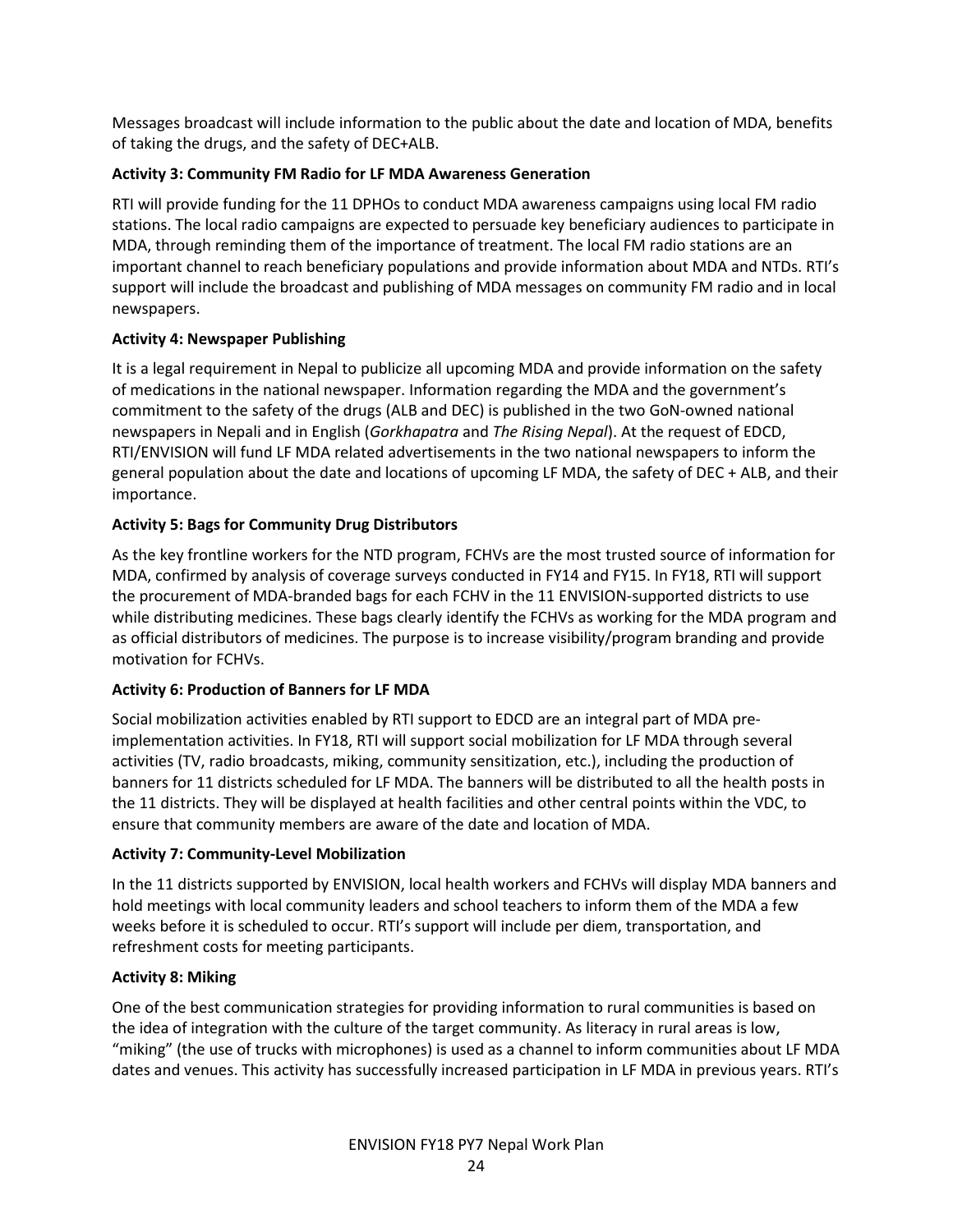support will include one week of miking (driver per diem and fuel) prior to MDA in 11 ENVISION supported districts.

| <b>Category</b>                  | <b>Key</b><br>messages                                                                                                                                             | <b>Target</b><br>population                                | <b>IEC strategy</b><br>(materials,<br>medium,<br>activity etc.) | Where/when<br>will they be<br>distributed                                                                 | <b>Frequency</b>                                                                                                                                    | Is there an<br>indicator/<br>mechanism to<br>track this<br>material/activity<br>? If yes, what?                                                                                           |
|----------------------------------|--------------------------------------------------------------------------------------------------------------------------------------------------------------------|------------------------------------------------------------|-----------------------------------------------------------------|-----------------------------------------------------------------------------------------------------------|-----------------------------------------------------------------------------------------------------------------------------------------------------|-------------------------------------------------------------------------------------------------------------------------------------------------------------------------------------------|
|                                  | MDA will<br>take place<br>at all wards<br>of 11<br>districts for<br>3 days                                                                                         | Commun-<br>ity<br>members                                  | Posters<br>/Banners                                             | Hung in all<br>health<br>facilities and<br>at center<br>points/<br>schools 1<br>week before<br><b>MDA</b> | Once                                                                                                                                                | Percentage of<br>audience who<br>recall seeing the<br>poster and<br>message-in<br>coverage survey                                                                                         |
| <b>MDA</b><br>Participa-<br>tion | The drugs<br>provided<br>are free and<br>safe, who<br>should and<br>should not<br>take the<br>drugs<br>Some side<br>effects are<br>normal and<br>they will<br>pass | Commun-<br>ity<br>members                                  | Radio, TV,<br>newspaper<br>Radio, TV,<br>newspaper              | Local station,<br>2 weeks in<br>advance of LF<br><b>MDA</b><br>campaign                                   | <b>Messages</b><br>play 7<br>times per<br>week<br>during the<br>hours of<br>$7am - 10$<br>pm;<br>message<br>printed 1<br>time in<br>news-<br>papers | Number of times<br>messages aired<br>on radio during<br>reference period-<br>radio broadcast<br>reports<br>Percentage of<br>audience<br>members who<br>recall message-<br>coverage survey |
|                                  | Information<br>about MDA<br>date and<br>location                                                                                                                   | Commun-<br>ity<br>members                                  | Megaphone<br>(Miking)                                           | 2 weeks in<br>advance of LF<br><b>MDA</b><br>campaign                                                     | Daily                                                                                                                                               | Percentage of<br>audience who<br>recall hearing<br>MDA message-<br>in coverage<br>survey                                                                                                  |
| <b>Disease</b><br>Prevention     | <b>Taking NTD</b><br>drugs for 6<br>years will<br>prevent<br>diseases                                                                                              | Drug<br>distribu-<br>tors and<br>commun-<br>ity<br>members | Radio, TV,<br>newspaper                                         | Local station,<br>2 weeks in<br>advance of LF<br>MDA<br>campaign                                          | <b>Messages</b><br>play 7<br>times per<br>week<br>during the<br>hours of<br>$7am - 10$<br>pm                                                        | Radio, TV,<br>newspaper                                                                                                                                                                   |
| Other                            | Promoting<br>visibility of<br><b>NTD</b><br>Program                                                                                                                | Commun-<br>ity<br>members                                  | Posters/<br><b>Banners</b>                                      | Hung in all<br>health<br>facilities and<br>at center<br>points/                                           | Once                                                                                                                                                | Percentage of<br>audience who<br>recall seeing the<br>poster and                                                                                                                          |

# Table 5: Social mobilization/communication activities and materials checklist for NTD work planning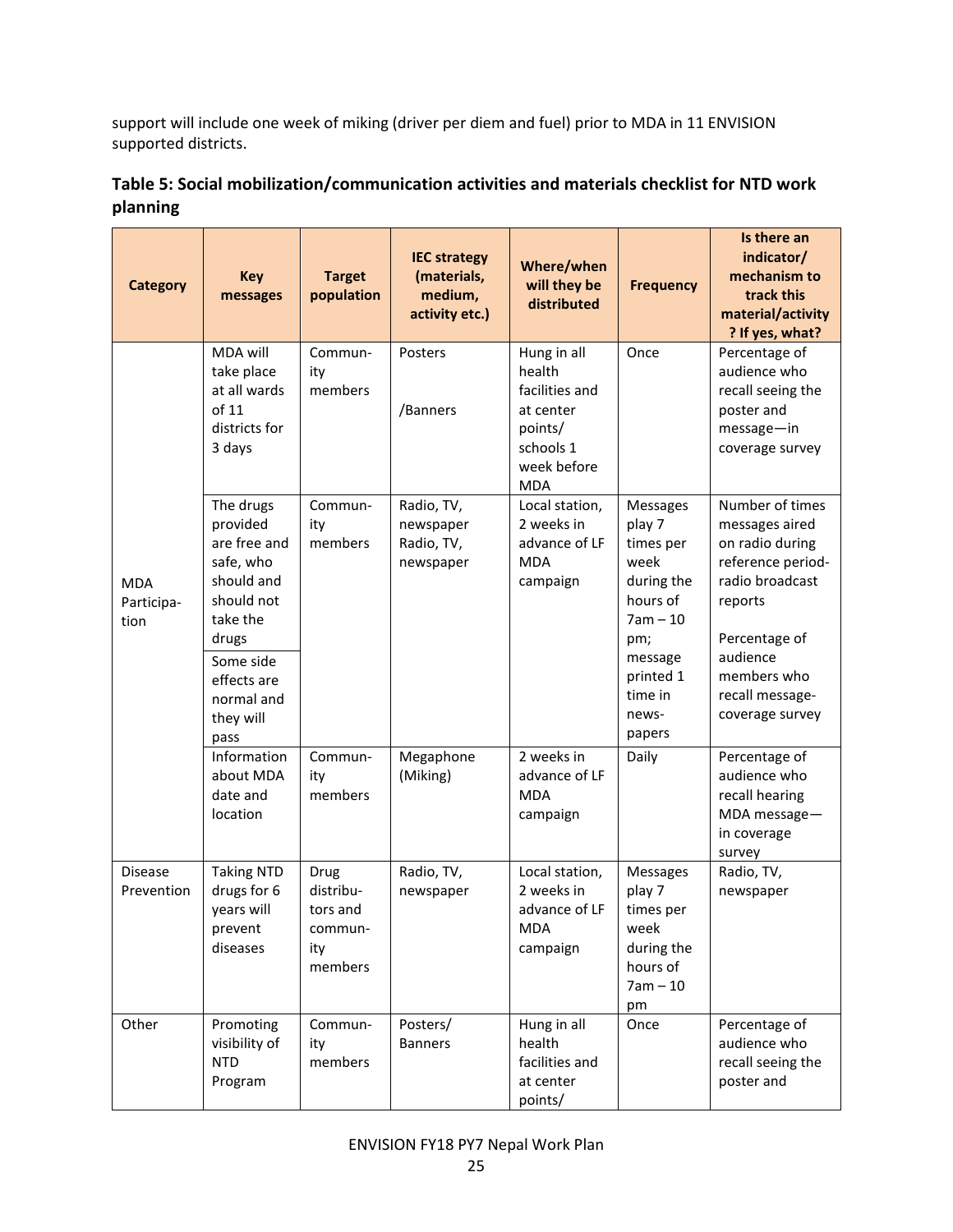| <b>Category</b> | Key<br>messages | <b>Target</b><br>population | <b>IEC strategy</b><br>(materials,<br>medium,<br>activity etc.) | Where/when<br>will they be<br>distributed | <b>Frequency</b> | Is there an<br>indicator/<br>mechanism to<br>track this<br>material/activity<br>? If yes, what? |
|-----------------|-----------------|-----------------------------|-----------------------------------------------------------------|-------------------------------------------|------------------|-------------------------------------------------------------------------------------------------|
|                 |                 |                             |                                                                 | schools 1<br>week before                  |                  | $message - in$<br>coverage survey                                                               |
|                 |                 |                             |                                                                 | <b>MDA</b>                                |                  |                                                                                                 |

# g) Training

#### Activity 1: LF MDA Training of Trainers

One-day district-level training of trainers (ToT) for DPHO staff will be carried out by MoH, WHO, and RTI staff. This will ensure that district trainers have a strong working knowledge of LF, the MDA's purpose and process, MDA data reporting chain, management of SAEs, and supervisory responsibilities. As part of the FY16 DQA recommendations, RTI/ENVISION will continue to strengthen instruction on recording and reporting during training sessions for CDDs and health personnel. This activity will be conducted at the district-level as a part of LF MDA for district supervisors during district-level orientation and interaction. In turn, these district-level supervisors will train health workers and CDDs. RTI's support will include venue, per diem, transportation, and refreshment costs for training participants.

#### Activity 2: LFA MDA Refresher Training for Health Workers and CDDs

A one-day training will be held for health workers and FCHVs participating in the LF MDA to ensure they understand the MDA's purpose, their role, how to manage SAEs, and how to record information about the MDA. RTI's support will include venue, per diem, transportation, and refreshment costs for training participants.

#### Activity 3: National-Level Training/Orientation (Pre TAS and TAS)

The purpose of this activity is to strengthen the M&E capacity and to inform national-level stakeholders and district-level managers about the planned DSAs. The training will enhance the M&E capacity of the EDCD/MoH. RTI/ENVISION will support VBDRTC to organize these national-level events in collaboration with EDCD and WHO to orient/train district managers, focal persons, lab technicians, and representatives from DOE on LF TAS. Participants will be oriented on the use of LF diagnostics, the TAS methodology, and the use of TAS checklist.

#### Activity 4: Pre-TAS District-Level Orientation

As part of the sensitization and community engagement efforts, the implementing organization contracted to implement the pre-TAS (VBDRTC) is expected to organize an orientation session in all pre-TAS survey districts before the beginning of field surveys. In attendance will be the DPHO, LF focal person, and representatives of stakeholders. Journalists; district supervisors; representatives from the District Development Committee, Women and Children Office, and District Administration Office; and supervisors of various health facilities where the sentinel and spot-check sites are located will also be invited to this event. RTI/ENVISION and representatives from EDCD will also participate in this event to supervise and provide technical support.

# Activity 5: TAS 1 District-Level Orientation

As part of the sensitization and community engagement efforts, the implementing organization contracted to implement the TAS 1 (VBDRTC) is expected to organize an orientation session in all survey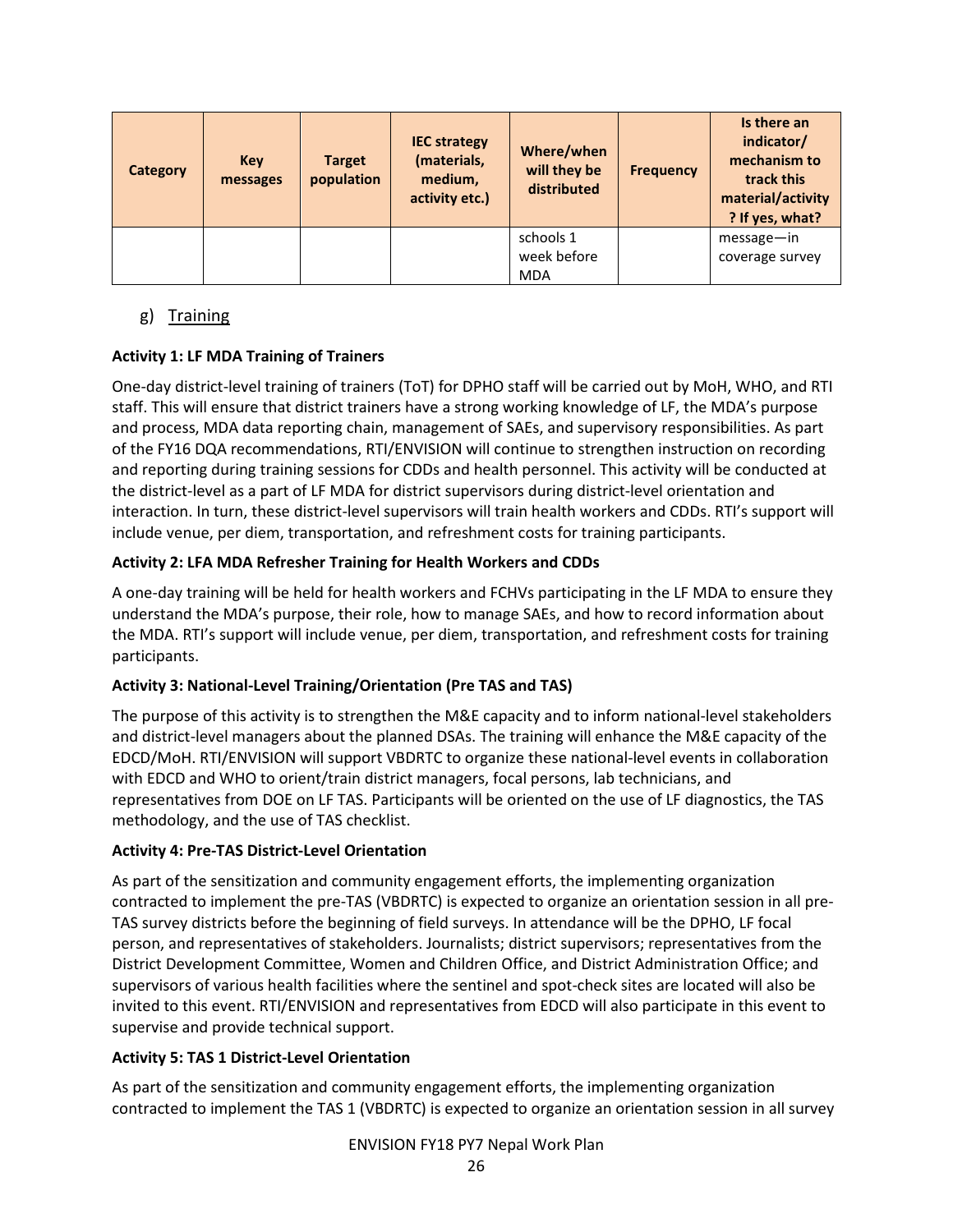districts before the beginning of field surveys. In attendance will be the DPHO, LF focal person, and representatives of stakeholders. Journalists; district supervisors; representatives from the District Development Committee, Women and Children Office, and District Administration Office; and supervisors of various health facilities where the sentinel and spot-check sites are located will also be invited to this event. RTI/ENVISION and representatives from EDCD will also participate in this event to supervise and provide technical support.

#### Activity 6: Tropical Data Training on TT only Surveys

In FY18, RTI/ENVISION will provide technical assistance to NTP/NNJS to conduct Tropical Data training for the TT-only surveys. The trichiasis surveys training manual for mapping of trachomatous trichiasis will be used for the training; this was developed by the International Coalition for Trachoma Control. The training would be conducted for selected graders and recorders. The surveys were recommended by the informal WHO review team and will be implemented in 4 districts (Jajarkot, Siraha, Gorkha, and Dhanusa) where TT in adults aged 15+ years was >0.2% at baseline. Following discussion with WHO, the two larger districts, Dhanusa and Siraha, will be split into two EUs each due to population size; therefore a total of six EUs will be surveyed. When surveyed at baseline these districts were found to have TF <5% and thus were not eligible for impact or surveillance surveys.

h) Drug and Commodity Supply Management and Procurement

#### Activity 1: Joint Request for Selected Medicines

EDCD develops the JRSM with technical support from WHO and ENVISION. The MoH uses the WHO JSRM form to request ALB for LF and STH MDA. RTI/ENVISION has been building the capacity of EDCD by closely working with them to produce the required data for the preparation of the JRSM. In FY18, RTI/ENVISION will continue to provide this critical technical oversight and support to EDCD and WHO to ensure the JRSM is completed accurately and submitted to WHO on schedule.

#### Activity 2: NTD Drug Quantification

Quantification and procurement of DEC is handled by the MoH Logistics Management Division, in consultation with EDCD, and procurements are done on a multi-year basis (every two years). The quantification and forecasting is conducted using population targets in coordination with program districts. RTI/ENVISION provides minimal technical support in preparing the forecast and drug needs for MDA. In FY18, RTI/ENVISION will monitor the quantification and forecasting process to ensure the required quantity of drugs is ordered for on-time delivery.

#### Activity 3: Procurement of NTD Drugs and Diagnostics

As discussed above, RTI/ENVISION does not procure DEC or ALB for the Nepal NTD program. GoN/MoH procures DEC through a global tender. In FY17, the DEC for all planned MDA was procured through the Indian pharmaceutical company UNICEM. ALB is donated through the WHO donation program. In FY17, the delivery of DEC for MDA was delayed due to political and transportation factors in India. RTI/ENVISION will be actively involved in monitoring the supply chain situation of the drugs to mitigate the risk of late deliveries and stock-outs. With regard to diagnostics, filariasis test strips (FTS) for TAS-1 are donated through WHO. In FY18, it is expected that FTS will be donated for the 14 planned TAS-I surveys. RTI/ENVISION will procure the FTS for all the 10 pre-TAS surveys. WHO is the consignee for FTS procured by RTI and handles customs clearance. Once the diagnostics arrive and are cleared, they are handed over to EDCD for storage in Kathmandu and distributed as needed for surveys.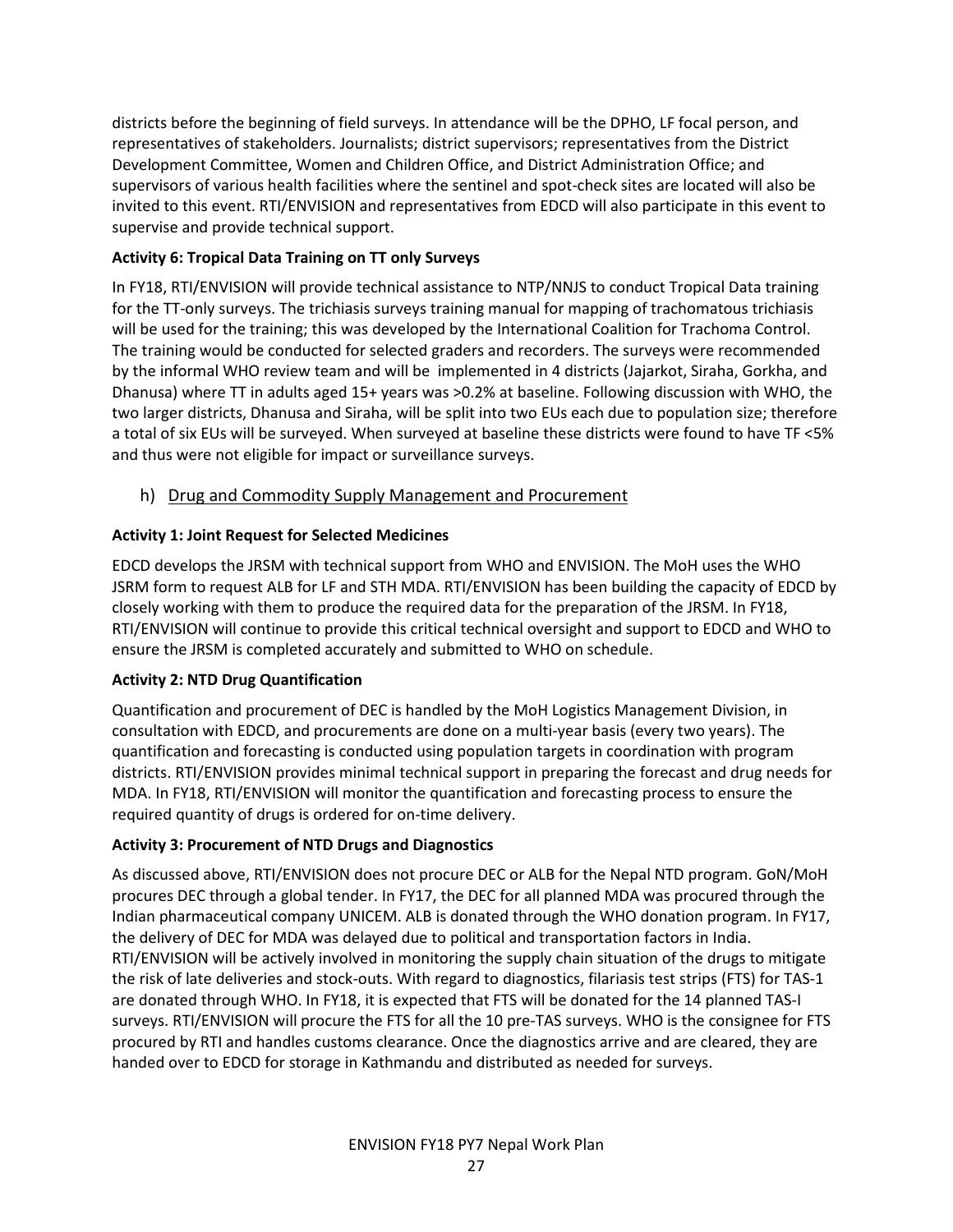#### Activity 4: Warehousing, Transportation, and NTD Drug Distribution

All drugs are stored in the central warehouse in Kathmandu upon arrival in Nepal. All drugs procured for MDA are transported to regional stores for re-distribution to district health stores. The distribution of the drugs to districts and health facilities is based on the drug forecast and the supply plan developed by EDCD to the national warehouse. A buffer stock system is also established within the NTD supply chain system to ensure that in every catchment area, EDCD and the MoH are able to immediately respond to any potential stock- out situation during MDA. District health offices are responsible for transportation and distribution of drugs to health facilities using the supply plan provided by EDCD. In FY18, ENVISION will support 11 districts to transport and deliver ALB and DEC drugs to health facilities, where they will be provided to the FCHVs and CDDs to give to the eligible population in the community for directly observed uptake during the campaign.

#### Activity 5: Reverse Logistics

At the end of every MDA, the DPHOs work together to arrange reverse logistics. This important activity is managed and funded solely by the MoH and GoN. All unused drugs in the NTD supply chain are collected, documented, and reported to the district health office and EDCD. Any expired medicine is disposed of using GoN and WHO guidelines for medical waste disposal. The efficient inventory system developed for the Nepal health delivery system also encourages each health facility to keep accurate records of all used and un-used drugs after LF MDA. Health facilities may keep some drugs with valid dates for future use, and the remaining drugs are sent back to district health offices for storage.

#### Activity 6: Waste Management

The GoN has put in place a national pharmaceutical waste management system for the disposal and treatment of expired drugs. As part of the waste treatment plan, each district has a committee of administrators, a financial controller, police representative, and a district health office representative to oversee the collection, documentation, and decision to dispose of expired drugs. Non-toxic materials such as papers and wrappers are destroyed in respective health facilities.

i) Supervision for MDA

#### Activity 1: LF MDA Supervision (including targeted advocacy activities)

As in previous years, in FY18 RTI will fund central-level staff from MoH/EDCD to carry out supervision of LF MDA. During house-to-house visits the CDDs support each other to ensure quality of MDA and proper recording. Their work is supervised by health facility supervisors. RTI also conducts joint supervision with the MoH and WHO during and after the MDA campaign. Together with the central-level supervision team, the MoH will involve municipality authorities and DPHO staff in supportive supervision during MDA in urban areas. ENVISION also funds district- and village-level supervision in 11 LF MDA districts and will cover district-level planning and review meetings, district-level sensitization meetings, and social mobilization activities, including banners, district, VDC, municipality and ward-level orientation/interactions; training for teachers, health workers, and FCHVs; MDA management and supervision; and drug transport from district level to VDC/municipality level.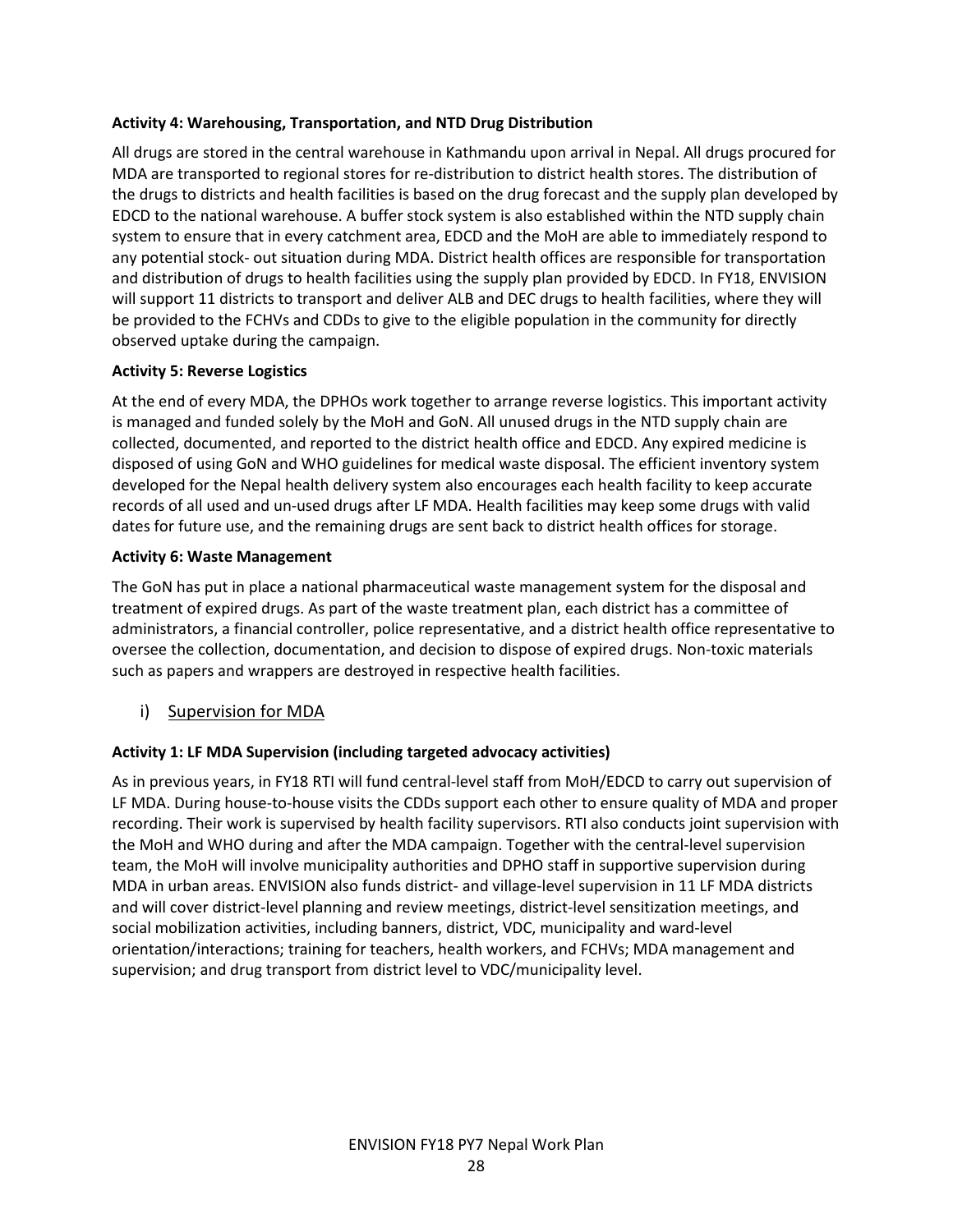# j) M&E

#### Table 6: Planned DSA for FY18 by disease

| <b>Disease</b>       | <b>Number of</b><br>endemic<br>districts | <b>Number of</b><br>districts<br>planned for<br><b>DSA</b> | <b>Number of</b><br><b>Eus planned</b><br>for DSA (if<br>known) | Type of<br>assessment | <b>Diagnostic method</b><br>(Indicator:<br>microfilaremia, FTS,<br>etc.) |
|----------------------|------------------------------------------|------------------------------------------------------------|-----------------------------------------------------------------|-----------------------|--------------------------------------------------------------------------|
| Lymphatic filariasis | 61                                       | 10                                                         | *Being<br>developed                                             | <b>Pre TAS</b>        | <b>FTS</b>                                                               |
| Lymphatic filariasis | 61                                       | 14                                                         | 10                                                              | <b>TASI</b>           | <b>FTS</b>                                                               |
| Trachoma             | 0                                        | 4                                                          | 6                                                               |                       | TT-only surveys Trachoma grading                                         |

\*RPRG SEARO recommendation still under consideration and review by EDCD/MOH

# Planned Activities for FY18

#### Activity 1: Pre-TAS

At the request of EDCD/MOH, RTI/ENVISION will support pre-TAS sentinel and spot-check site surveys through VBDRTC in 10 districts; the results will be used to determine which districts can advance to TAS. The 10 surveys will be conducted in Kapilvastu, Parbat, Baglung, lamjung, Dhankuta, Ilam, Jhapa, Morang, Panchthar, and Bardiya. RTI/ENVISION, EDCD/MoH, and WHO staff will supervise these activities, travelling out to each district to visit multiple sites and ensure the surveys are implemented according to WHO standards and checklists. Decisions will be made based on the results of the surveys whether to move on to TAS or to repeat two rounds of MDA.

#### Activity 2: TAS-1

In FY18, RTI/ENVISION will fund VBDRTC to conduct TAS-I in 14 districts, namely Darchula, Baitadi, Bhajang, Bajura, Achham, Doti, Dadeldhura, Kailali, Kanchanpur, Dailekh, Udayapur, Bhojpur, Banke, and Dang, that will have completed their sixth to eighth rounds of MDA by March 2018. Out of the these 14 districts, 4 (Udayapur, Bhojpur, Banke, and Dang) will be conducting (re)-pre TAS with FTS; the remaining 10 districts completed their pre-TAS in FY17 (Darchula, Baitadi, Bhajang, Bajura, Accham, Doti, Dadeldhura, Kailali, Kanchanpur, Dailekh). EDCD/MoH will be implementing SEARO RPRG meeting recommendations for districts slated for (re) Pre-TAS to split their IU into two or more Eus to implement the surveys scheduled for August–September 2018.

#### Activity 3: FY17 Remanining Milestones under FY17 TAS 1 and 3

RTI/ENVISION plans to support implementation of all planned FY17 DSAs by the end of August 2017, through VBDRTC. The activities for the remaining milestones in FY18 are field work, data analysis and the preparation of the final survey reports.

#### Activity 4: TT-Only Surveys

The Nepal draft Trachoma dossier has been submitted and has undergone informal review by WHO after the successful completion of the last remaining two (2) Surveillance Surveys in Baitadi and Accham districts. After the informal review, WHO recommended that the dossier is not yet ready for formal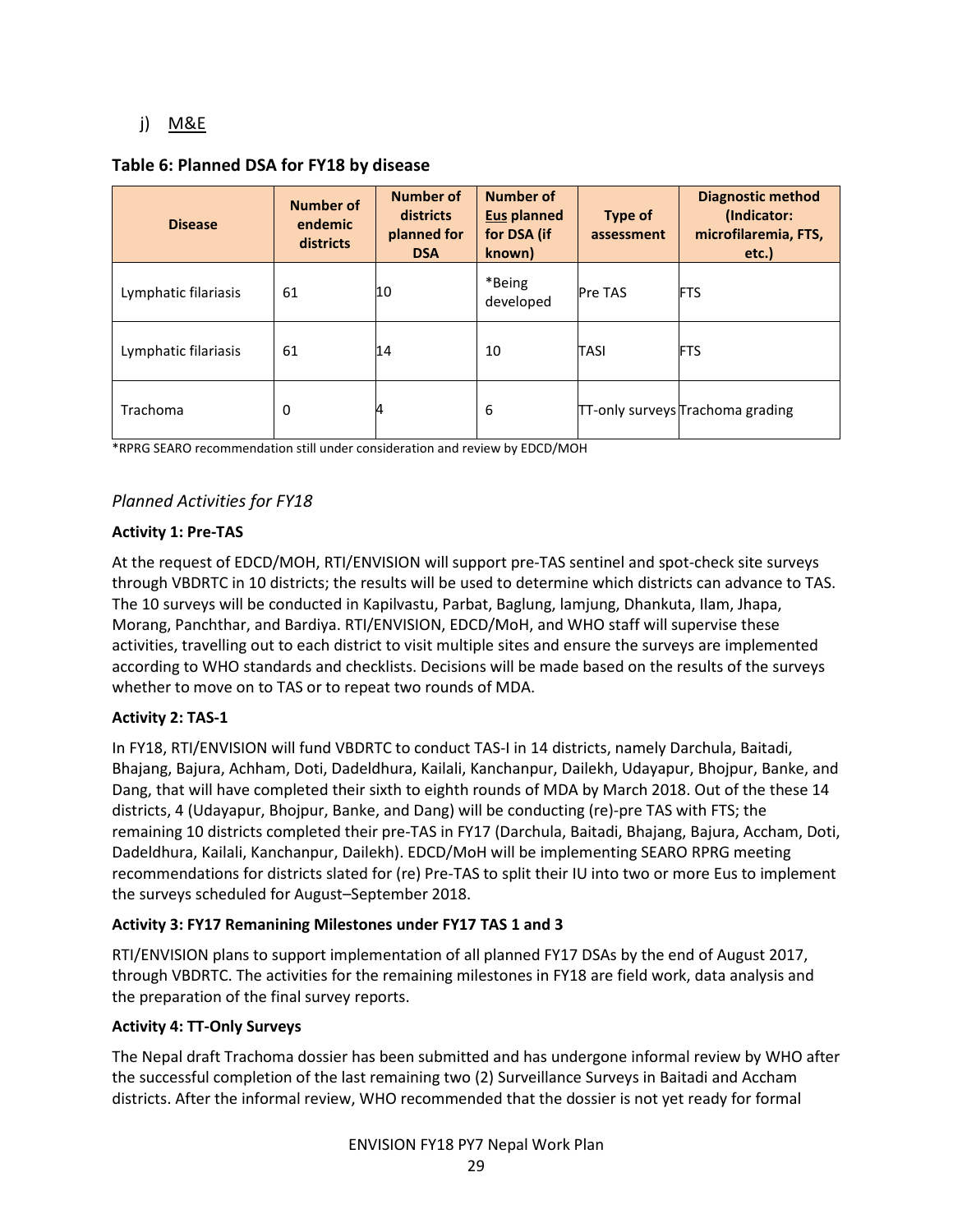submission to the WHO dossier review group. WHO recommended that TT-only surveys be undertaken in 4 districts (Jajarkot, Siraha, Gorkha, and Dhanusa) where TT in adults aged 15+ years was >0.2% at baseline. When surveyed at baseline, these districts were found to have TF <5% and thus were not eligible for impact or surveillance surveys. In FY18, RTI/ENVISION will fund NNJS/NTP to carry out the TT only surveys in these four districts. Following discussion with WHO, the two larger districts, Dhanusa and Siraha, will be split into two EUs each due to population size; therefore a total of six EUs will be surveyed.

# k) Supervision for M&E and DSAs

In FY18, RTI/ENVISION will strengthen the monitoring and supervision skills of the EDCD/MoH and VBDRTC. As part of the strategy to build the M&E capacity and to improve the quality of planned DSAs conducted by VBDRTC, supervision will aim at promoting joint problem solving, documentation, and quality assurance using the TAS checklists (preparation, supervision, and failure). RTI/ENVISION's expectation is to use the supervision to also build the capacity of VBDRTC, improve data quality and collection, and provide instant feedback to implementers. EDCD/MoH, WHO, and RTI/ENVISION will supervise and monitor LF pre-TAS and TAS being carried out in the districts. During this supervision, RTI/ENVISION will ensure that samples have been chosen as per WHO guidelines and that EDCD survey protocols are properly followed.

# Activity 1: Supervision for M&E and DSAs

In FY18, RTI/ENVISION will fund directly from the country budget supervision activities related to the implementation of pre-TAS and TAS 1 planned activities. This will also include all the monitoring and supervision issued to VBDRTC to implement DSAs. During the period of performance, RTI/ENVISION staff will meet with VBDRTC staff, provide technical trainings as necessary, and observe field work using the required checklists and supervisory tools. Implementation issues will be discussed and corrective actions put in place to improve processes. In addition, EDCD/MoH and WHO staff will assist to provide additional supervision as necessary.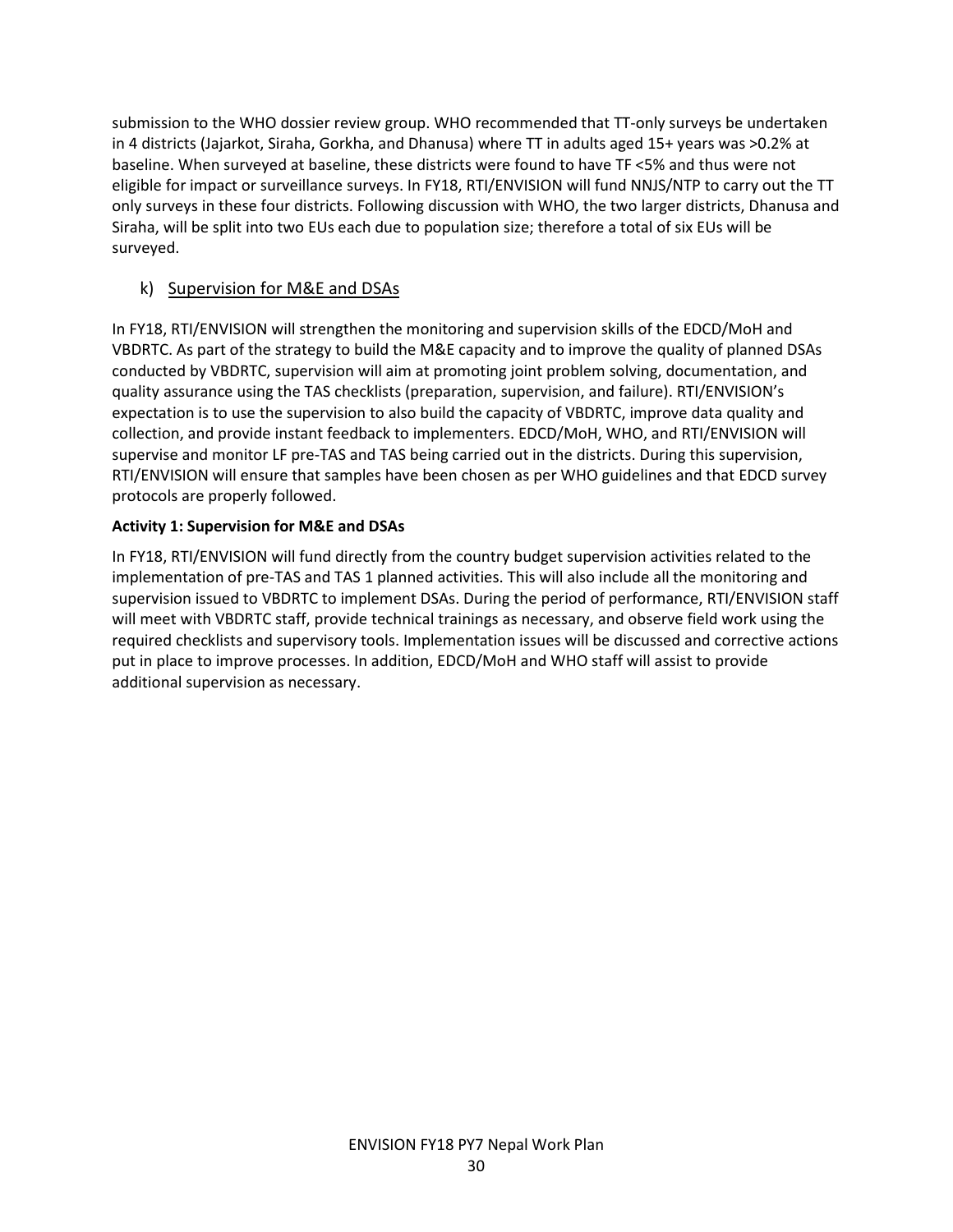# APPENDIX 1: Work Plan Timeline

| <b>FY18 Activities</b>                                        |  |  |  |  |  |  |  |  |  |
|---------------------------------------------------------------|--|--|--|--|--|--|--|--|--|
| <b>Management Support</b>                                     |  |  |  |  |  |  |  |  |  |
| Office expenses                                               |  |  |  |  |  |  |  |  |  |
| Running of the office                                         |  |  |  |  |  |  |  |  |  |
| <b>Project Assistance</b>                                     |  |  |  |  |  |  |  |  |  |
| <b>Strategic Planning</b>                                     |  |  |  |  |  |  |  |  |  |
| Regional MDA planning meetings (4 events)                     |  |  |  |  |  |  |  |  |  |
| Regional annual review meeting (4 events)                     |  |  |  |  |  |  |  |  |  |
| Central-level sensitization meeting (2 events)                |  |  |  |  |  |  |  |  |  |
| Annual work plan meeting                                      |  |  |  |  |  |  |  |  |  |
| <b>NTD Secretariat</b>                                        |  |  |  |  |  |  |  |  |  |
| <b>Building Advocacy for Sustainable National NTD Program</b> |  |  |  |  |  |  |  |  |  |
| Technical working group meeting (3 events)                    |  |  |  |  |  |  |  |  |  |
| Sensitization for new federal governance structure (7 events) |  |  |  |  |  |  |  |  |  |
| <b>MDA Coverage</b>                                           |  |  |  |  |  |  |  |  |  |
| LF MDA                                                        |  |  |  |  |  |  |  |  |  |
| District level planning and advocacy meetings                 |  |  |  |  |  |  |  |  |  |
| District level TOT and refresher training                     |  |  |  |  |  |  |  |  |  |
| Health facilities training                                    |  |  |  |  |  |  |  |  |  |
| District level and community social mobilization activities   |  |  |  |  |  |  |  |  |  |
| Media related activities                                      |  |  |  |  |  |  |  |  |  |
| Implement MDA                                                 |  |  |  |  |  |  |  |  |  |
| Monitoring and supervision                                    |  |  |  |  |  |  |  |  |  |
| Social Mobilization to Enable NTD Program Activities          |  |  |  |  |  |  |  |  |  |
| Newspaper notice                                              |  |  |  |  |  |  |  |  |  |
| <b>Television broadcasts</b>                                  |  |  |  |  |  |  |  |  |  |
| <b>Supervision for MDA</b>                                    |  |  |  |  |  |  |  |  |  |
| Supervision of MDA:LF                                         |  |  |  |  |  |  |  |  |  |
| Supervision of LF MDA targeted advocacy activities            |  |  |  |  |  |  |  |  |  |
| <b>Supervision for MDA</b>                                    |  |  |  |  |  |  |  |  |  |
| Supervision for monitoring and evaluation and DSAs            |  |  |  |  |  |  |  |  |  |
| Pre TAS (10 districts)                                        |  |  |  |  |  |  |  |  |  |
| TAS (14 districts)                                            |  |  |  |  |  |  |  |  |  |
| <b>NTP</b>                                                    |  |  |  |  |  |  |  |  |  |
| National Level Dissemination meeting                          |  |  |  |  |  |  |  |  |  |
| TT Only Survey                                                |  |  |  |  |  |  |  |  |  |